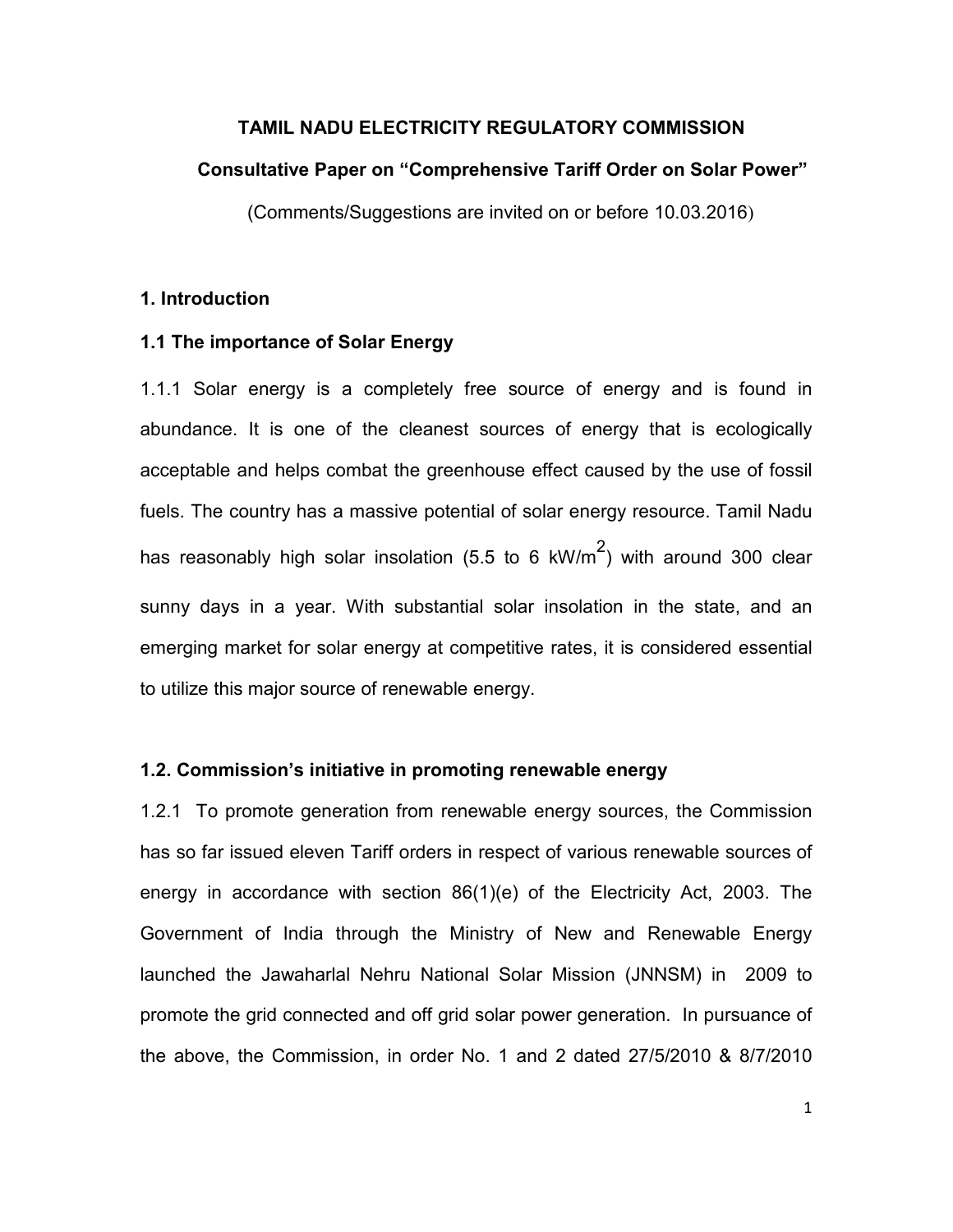respectively, determined the tariff for Solar Photo Voltaic (PV) and Solar Thermal power under the Jawaharlal Nehru National Solar Mission .

### 1.3 Need for the Consultative paper

1.3.1 The Government of Tamil Nadu launched the Tamil Nadu Solar Energy Policy 2012 to promote solar energy. The Electricity Act, 2003, mandates the State Electricity Regulatory Commissions to promote generation of electricity from renewable sources of energy. In accordance with the provision of the Electricity Act, 2003 and the Electricity policies issued by the Government of India, the Commission issued a "Comprehensive Tariff Order on Solar Power" on 12.9.2014, for purchase of solar power by distribution licensees in the State and to deal with other related issues on the matter. The control period of this order was for one year which was further extended by an order dt.1.4.2015 for a period of one year from the date of the said order. As the existing control period comes to a close, the Commission proposes to issue a 'Comprehensive Tariff Order on Solar Power' for the next control period. Hence, Commission has evolved this consultative paper duly inviting comments/suggestions from stakeholders.

#### 2. Technology

2.1 Photovoltaics (PV) is the direct method of converting sunlight into electricity through a device known as the "Solar Cell". Many different solar cell technologies such as mono-crystalline and poly-crystalline silicon, thin films such as amorphous silicon, micromorph, cadmium telluride, copper indium gallium

2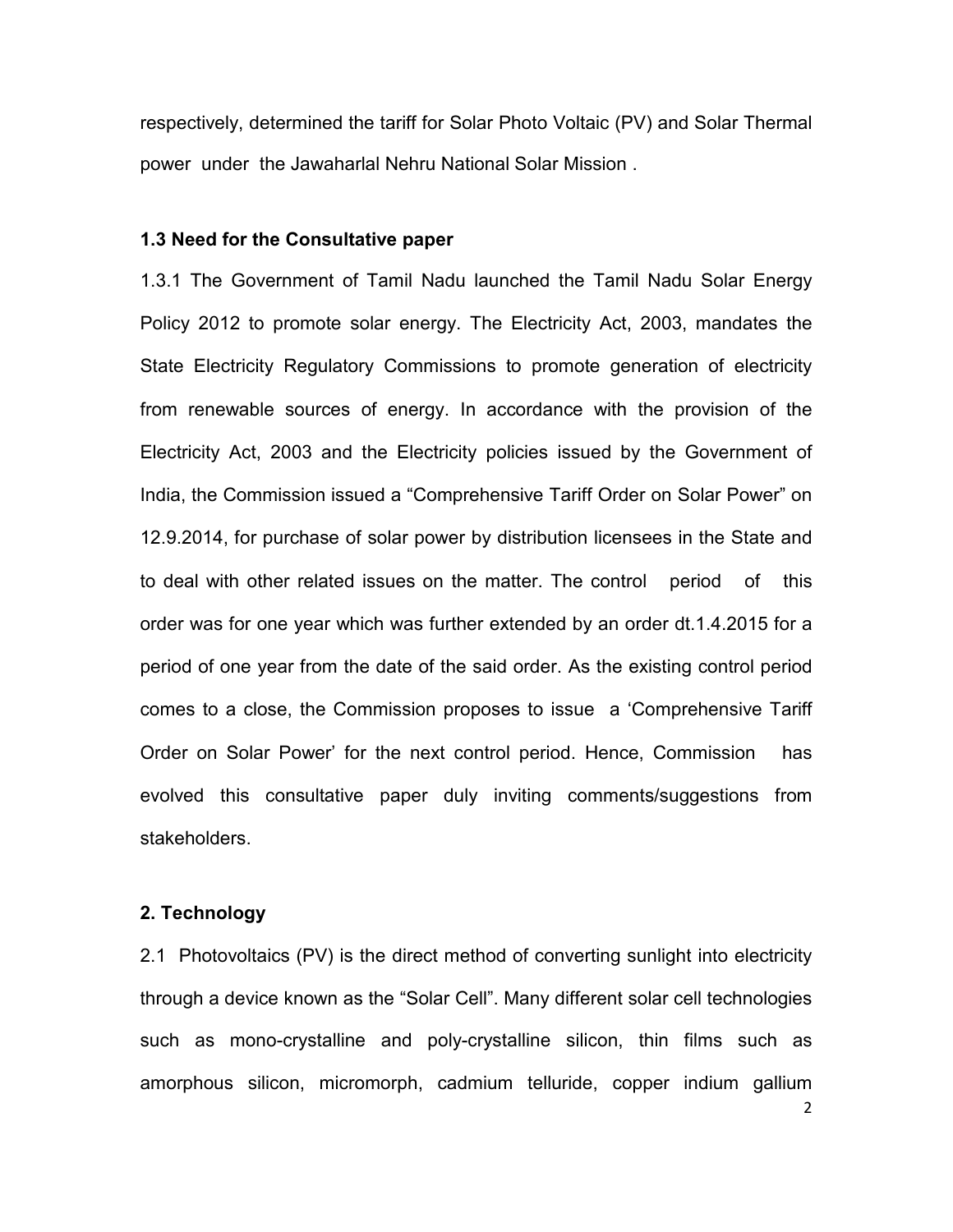selenide and concentrator-based high-efficiency III-V, etc. are available in the market today. Further, substantial R&D efforts are also underway globally for enhancing efficiencies and reducing costs of these solar cells, as well as developing novel cell technologies.

2.2 Solar thermal technologies, also known as concentrated solar thermal (CST) technologies, typically concentrate on the direct component of sunlight to attain high temperatures and consequently generate electricity. The concentration is achieved typically through various reflection methodologies, which define these technologies. Parabolic trough, linear Fresnel, central receiver and parabolic dish are the primary solar thermal technologies. In addition to different types of construction of reflectors, these technologies also differ based on reliability, maturity, and economics.

#### 2.3. Standards

2.3.1 Each of these technologies have different cost implications based on their efficiency, reliability, mounting, tracking, land, water and other requirements. The Commission has decided that the final selection of the technology shall be left to the Solar Power Developers. The minimum technical requirements would be as per the regulations/specifications issued by the Central Electricity Authority and Ministry of New and Renewable Energy and the developers shall adhere to them.

#### 3. Legal provisions

#### 3.1. Related Provisions of Electricity Act, 2003

3.1.1 Relevant provisions of Electricity Act, 2003 are reproduced below: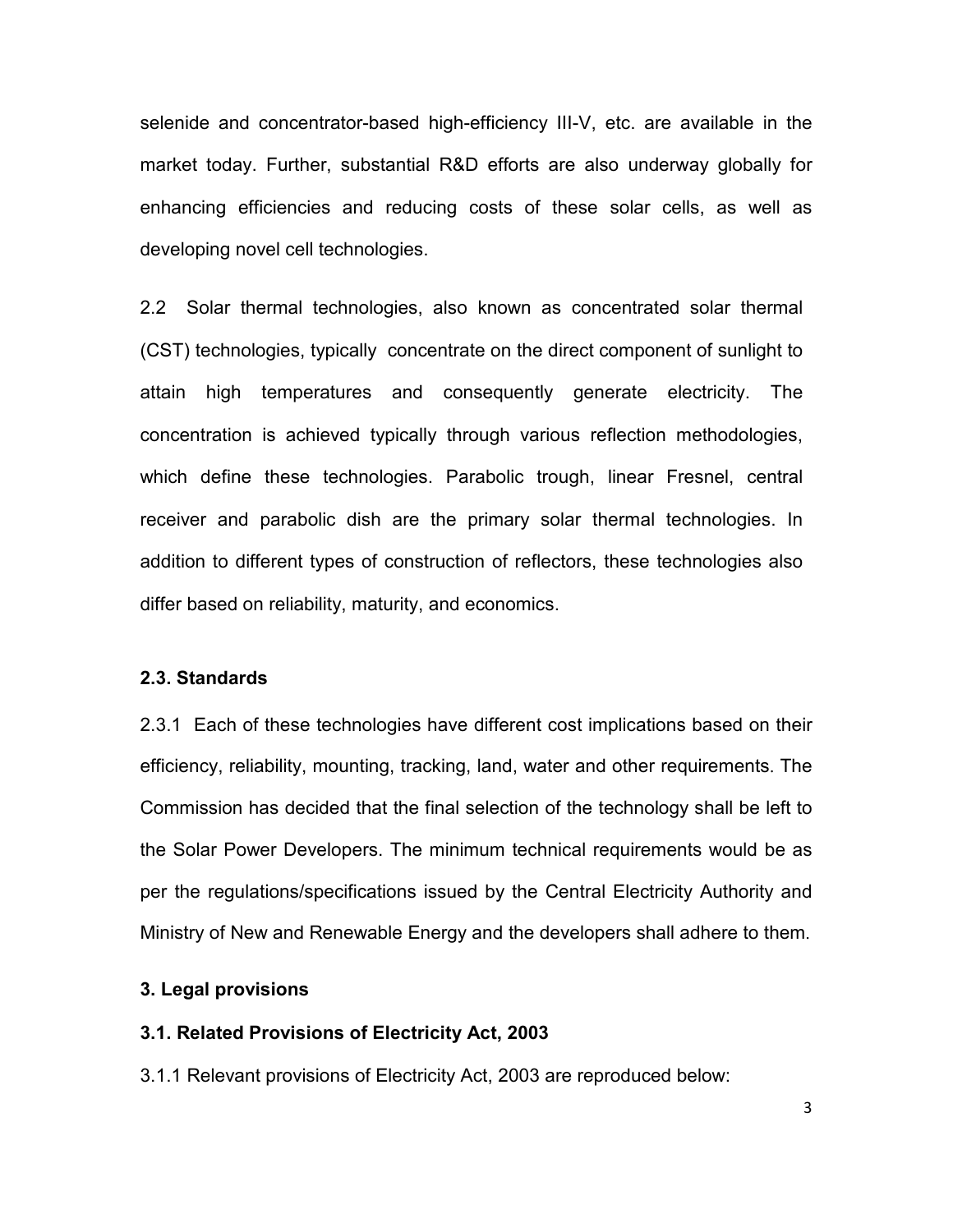"Section  $3(1)$ : The Central Government shall, from time to time, prepare the National Electricity Policy and tariff policy, in consultation with the State Governments and the Authority for development of the power system based on optimal utilisation of resources such as coal, natural gas, nuclear substances or materials, hydro, renewable sources of energy.

Section 61: The Appropriate Commission shall, subject to the provisions of this Act, specify the terms and conditions for the determination of tariff, and in doing so, shall be guided by the following, namely

…………………………………………………………………………………………………

- (h) the promotion of cogeneration and generation of electricity from renewable sources of energy;
- (i) the National Electricity Policy and tariff policy.

Section 62(1): The Appropriate Commission shall determine the tariff in accordance with the provisions of this  $Act$  for  $-$ 

(a) supply of electricity by a generating company to a distribution licensee:

Section 62(2): The Appropriate Commission may require a licensee or a generating company to furnish separate details, as may be specified in respect of generation, transmission and distribution for determination of tariff.

Section 62(5): The Commission may require a licensee or a generating company to comply with such procedure as may be specified for calculating the expected revenues from the tariff and charges which he or it is permitted to recover.

Section 86(1)(e): The State Commission shall promote cogeneration and generation of electricity from renewable sources of energy by providing suitable measures for connectivity with the grid and sale of electricity to any person, and also specify, for purchase of electricity from such sources, a percentage of the total consumption of electricity in the area of a distribution licensee;  $\ddot{ }$ 

# 3.2. Related Provisions of National Electricity Policy

3.2.1 Relevant provisions of National Electricity Policy are reproduced below:

"Section 5.2.20 Feasible potential of non-conventional energy resources, mainly small hydro, wind and bio-mass would also need to be exploited fully to create additional power generation capacity. With a view to increase the overall share of non-conventional energy sources in the electricity mix, efforts will be made to encourage private sector participation through suitable promotional measures.

Section 5.12.2 The Electricity Act 2003 provides that co-generation and generation of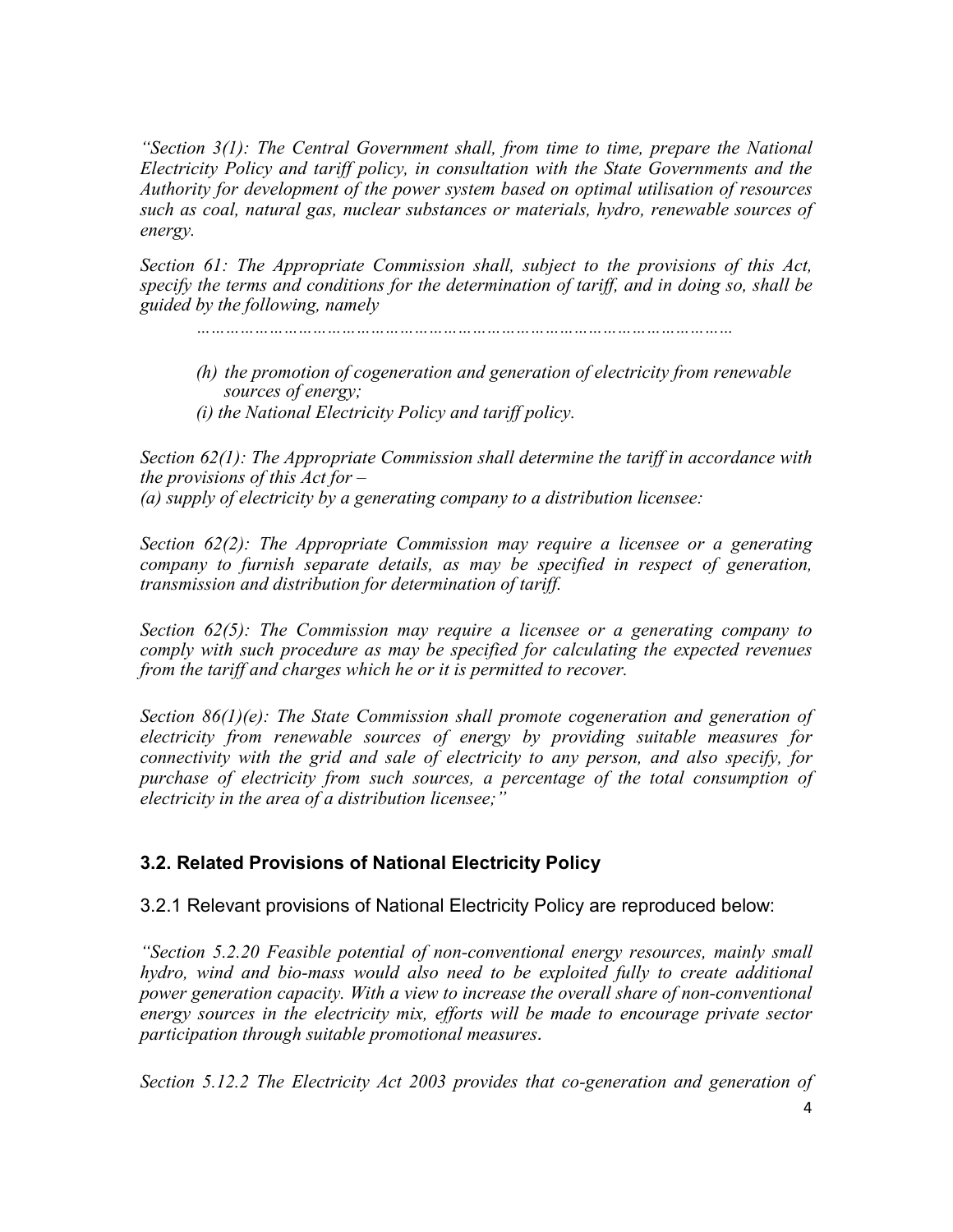electricity from non-conventional sources would be promoted by the SERCs by providing suitable measures for connectivity with grid and sale of electricity to any person and also by specifying, for purchase of electricity from such sources, a percentage of the total consumption of electricity in the area of a distribution licensee. Such percentage for purchase of power from non-conventional sources should be made applicable for the tariffs to be determined by the SERCs at the earliest. Progressively the share of electricity from non-conventional sources would need to be increased as prescribed by State Electricity Regulatory Commissions. Such purchase by distribution companies shall be through competitive bidding process. Considering the fact that it will take some time before non-conventional technologies compete, in terms of cost, with conventional sources, the Commission may determine an appropriate differential in prices to promote these technologies."

# 3.3. Related Provisions of Tariff Policy

3.3.1 Relevant provisions of Tariff Policy are reproduced below.

"6.4 Non-conventional and renewable sources of energy generation including cogeneration:

(1) Pursuant to provisions of section  $86(1)(e)$  of the Act, the Appropriate Commission shall fix a minimum percentage for purchase of energy from such sources taking into account availability of such resources in the region and its impact on retail tariffs. Such percentage for purchase of energy should be made applicable for the tariffs to be determined by the SERCs latest by April 1, 2006.

(i) Within the percentage so made applicable, to start with, the SERCs shall also reserve a minimum percentage for purchase of solar energy from the date of notification in the Official Gazette which will go up to 0.25% by the end of 2012-13 and further upto 3% by 2022.

(ii) It is desirable that purchase of energy from non-conventional sources of energy takes place more or less in the same proportion in different States. To achieve this objective in the current scenario of large availability of such resources only in certain parts of the country, an appropriate mechanism such as Renewable Energy Certificate (REC) would need to be evolved. Through such a mechanism, the renewable energy based generation companies can sell the electricity to local distribution licensee at the rates for conventional power and can recover the balance cost by selling certificates to other distribution companies and obligated entities enabling the latter to meet their renewable power purchase obligations. In view of the comparatively higher cost of electricity from solar energy currently, the REC mechanism should also have a solar specific REC.

(iii) It will take some time before non-conventional technologies can compete with conventional sources in terms of cost of electricity. Therefore, procurement by distribution companies shall be done at preferential tariffs determined by the Appropriate **Commission**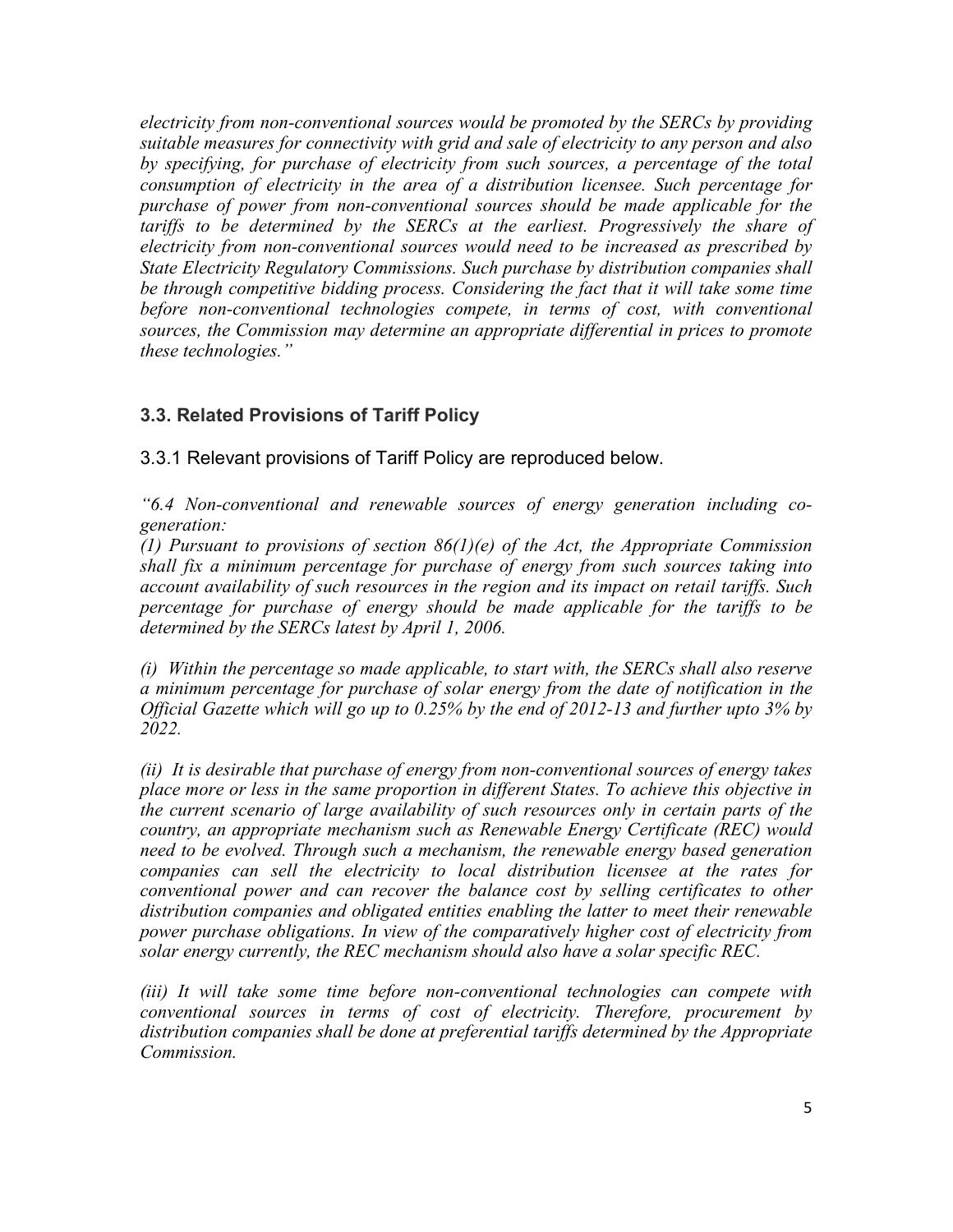(2) Such procurement by Distribution Licensees for future requirements shall be done, as far as possible, through competitive bidding process under Section 63 of the Act within suppliers offering energy from same type of non-conventional sources. In the long-term, these technologies would need to compete with other sources in terms of full costs."

# 3.4. Commission's Regulations on Power Procurement from New and Renewable Sources

This consultative paper has been prepared in consonance with Commission's regulation on "Power Procurement from New and Renewable Sources of Energy Regulations, 2008" notified on 8.02.2008 and its subsequent amendments.

#### 4. Power position in Tamil Nadu

4.1. The generating capacity connected to the TANGEDCO's grid including the allocation from Central Generating stations is 13351 MW as on 31/12/2015 comprising of 4,660 MW from TANGEDCO's four thermal stations, 516 MW from four gas turbine stations, 2288 MW from hydro stations, 320 MW from private generating stations, 68 MW as contribution to Tamil Nadu grid by sale of electricity from captive generating and biomass plants, 5464 MW as Tamil Nadu's share from central generating stations and 35 MW as external assistance.

4.2. Generating capacity from privately owned wind farms is 7506 MW as on 31/12/2015. The installed capacity of cogeneration in sugar mills is 659 MW and biomass power projects is 230 MW. The installed capacity of solar PV project is 409 MW.

4.3. The present demand in the State is around 13700 MW. The expected peak may vary from 14200 MW to 14800 MW. The peak power requirement is

6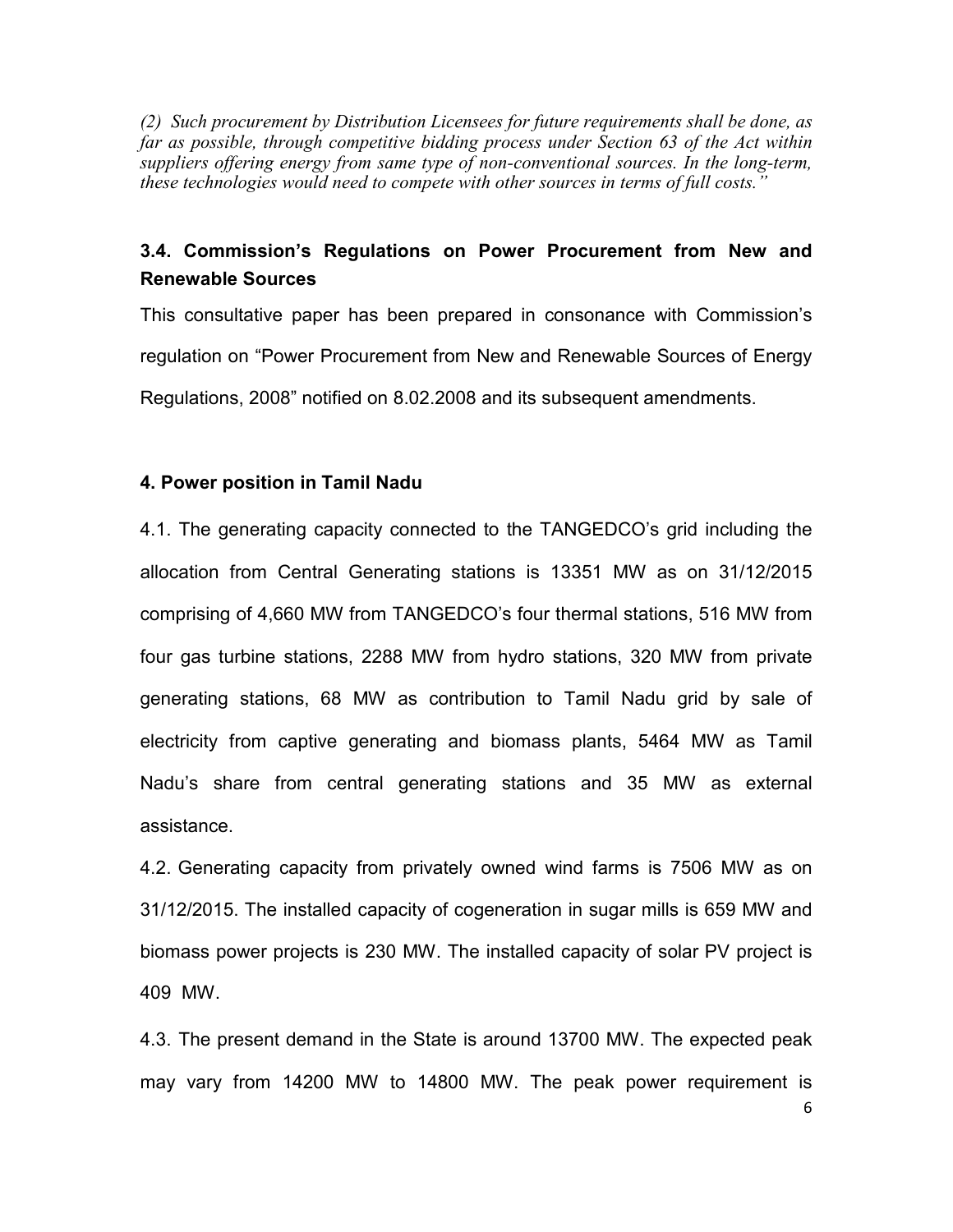increasing at the rate of around 8% annually in the State and the demand is always exceeding the supply. Therefore any capacity addition at this time will help the State to a great extent to tide over the power shortage prevailing in the State.

### 5. Solar power projects in Tamil Nadu

5.1 Solar plants commissioned:

5.1.1 The first 5 MW grid connected solar photovoltaic power plant was commissioned in Tamil Nadu in Sivagangai District in December 2010 under the Demonstration Programme of Ministry of New and Renewable Energy (MNRE). Out of the 7 projects of 1 MW capacity each sanctioned to Tamil Nadu under the Roof Top PV & Small Solar Power Generation Programme (RPSSGP) of Jawaharlal Nehru National Solar Mission(JNNSM), 6 projects have been commissioned from June 2011 to June 2012. Under the NTPC Vidyut Vyapar Nigam (NVVN) Bundling Scheme, one 5 MW Solar PV Power Project has been commissioned in March 2012. Under REC scheme a project of 1 MW capacity has been commissioned in May 2012. Capacity to the tune of 392 MW have been commissioned by private developers.

### 6. Applicability of the proposed order

6.1 The Order shall come into force from the date succeeding the date of expiry of the control period of the last tariff order No.7 of 2014 dt.12.9.2014 read with order No.4 of 2015 dt.01.04.2015 on Solar power. The tariff fixed in the order shall be applicable to all solar power plants commissioned during the control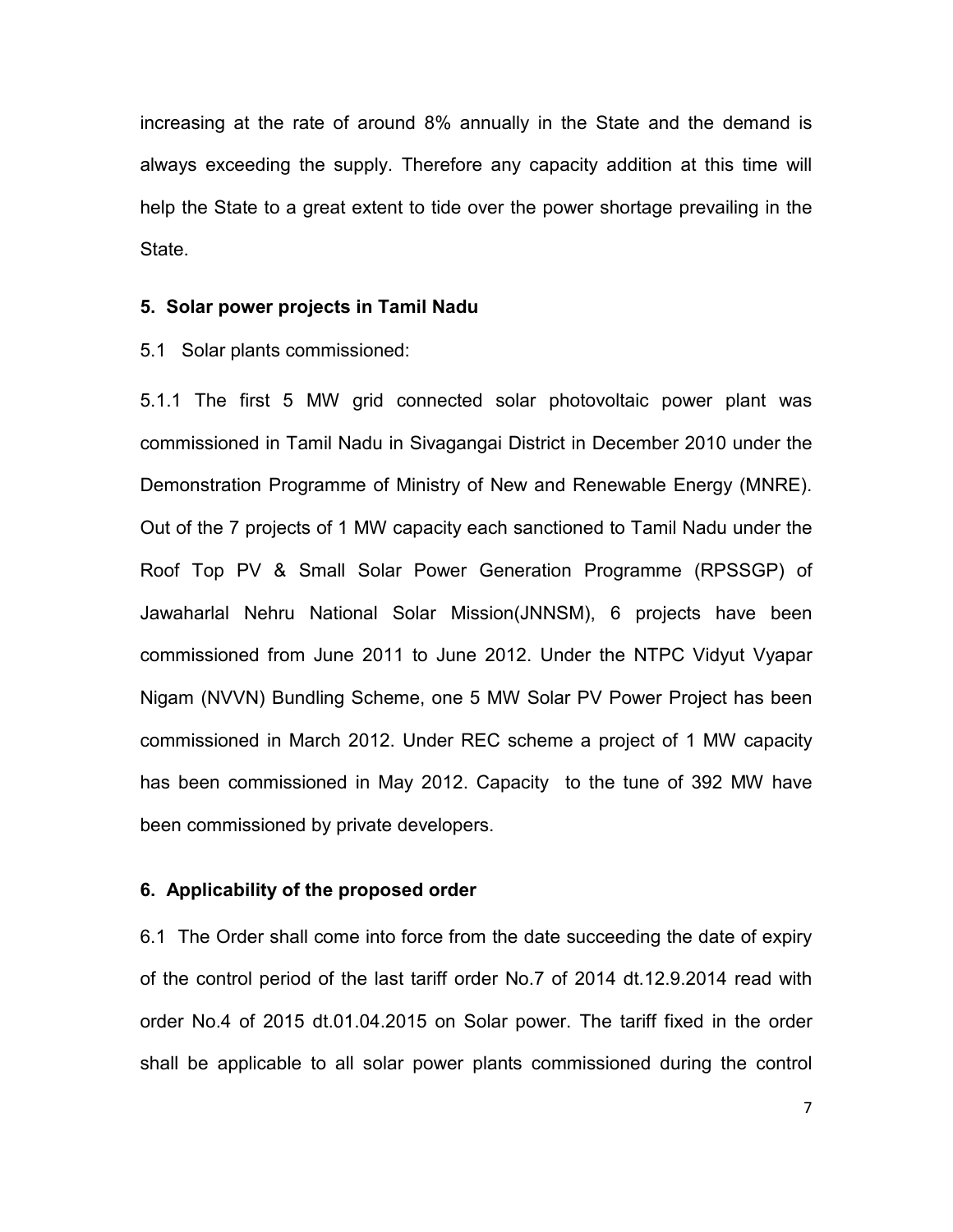period of the Order. The tariff is applicable for purchase of solar power by Distribution Licensee from Solar Power Generators(SPGs). The open access charges and other terms and conditions specified in the proposed Order shall be applicable to all the SPGs, irrespective of their date of commissioning.

# 7. Tariff Determination Process

7.1 With regard to tariff determination process, the relevant portion of Regulation

4 of the Power Procurement from New and Renewable Sources of Energy

Regulations, 2008 is reproduced below:

"(1) The Commission shall follow the process mentioned below for the determination of tariff for the power from new and renewable sources based generators, namely;-

a) initiating the process of fixing the tariff either suo motu or on an application filed by the distribution licensee or by the generator.

b) inviting public response on the suo motu proceedings or on the application filed by the distribution licensee or by the generator.

d) issuing general/specific tariff order for purchase of power from new and renewable sources based generators."

The Commission has prepared this consultative paper to elicit the views and suggestions of the stake holders.

# 8. Tariff / Pricing Methodology

8.1 Tariff / Pricing Methodology specified in Regulation 4 of the Commission's Renewable Energy Regulations, 2008 is reproduced below:

 $\mathcal{L}(2)$  While deciding the tariff for power purchase by distribution licensee from new and renewable sources based generators, the Commission shall, as far as possible, be guided by the principles and methodologies specified by:

(a) Central Electricity Regulatory Commission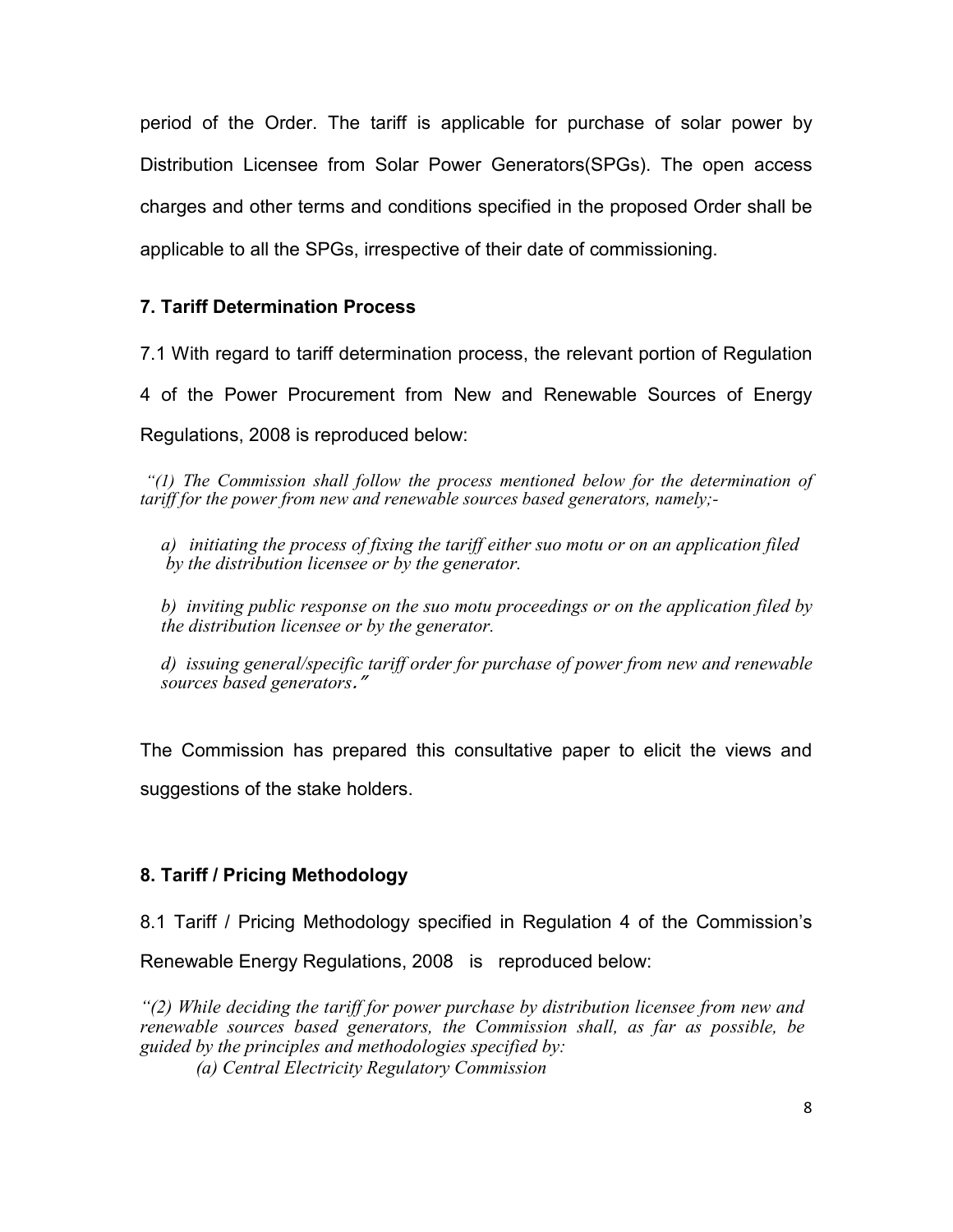(b) National Electricity Policy (c) Tariff Policy issued by the Government of India (d) Rural Electrification Policy (e) Forum of Regulators (FOR) (f) Central and State Governments

(3) The Commission shall, by a general or specific order, determine the tariff for the purchase of power from each kind of new and renewable sources based generators by the distribution licensee. In case of small hydro projects with a capacity of more than 5 MW but not exceeding 25 MW capacities, Commission decide the tariff on case to case basis.

Provided where the tariff has been determined by following transparent process of bidding in accordance with the guidelines issued by the Central Government, as provided under section 63 of the Act, the Commission shall adopt such tariff.

(4) While determining the tariff, the Commission may, to the extent possible consider to permit an allowance / disincentive based on technology, fuel, market risk, environmental benefits and social impact etc., of each type of new and renewable source.

(5) While determining the tariff, the Commission shall adopt appropriate financial and operational parameters.

(6) While determining the tariff the Commission may adopt appropriate tariff methodology."

# 8.2. Project specific or Generalized Tariff

8.2.1 A generalized tariff mechanism would provide incentive to the investors for use of most efficient equipment to maximize returns and for selecting the suitable site while a project-specific tariff would provide each investor, irrespective of the machine type, the stipulated return on equity which, in effect, would shield the investor from the uncertainties involved. The order proposed to be issued is to mainly provide for power purchase by distribution licensees to meet their Renewable Purchase Obligation as specified in the Commission's Regulations. Capacity of most of the Solar Photovoltaic and Solar Thermal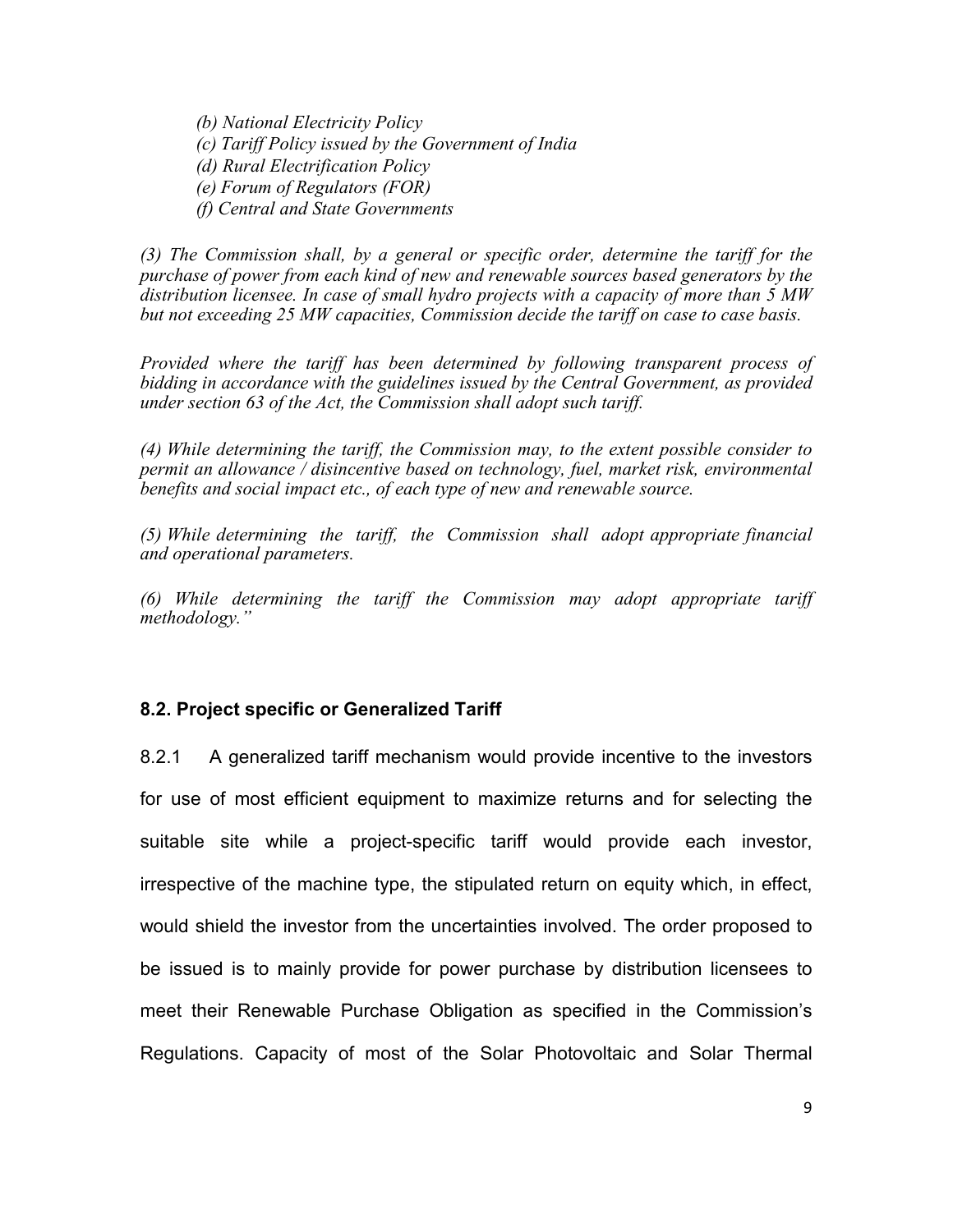projects is limited to a few MWs. They have mostly adopted similar technology with minor modifications. The Commission proposes to issue a generalized tariff order for Solar Photovoltaic and Solar Thermal projects.

### 8.3. Cost-Plus Tariff Determination

8.3.1 Regulation 4(6) of "Power Procurement from New and Renewable Sources of Energy Regulations, 2008" empowers the Commission to adopt "appropriate tariff methodology" to determine the tariff for solar power. Cost-plus tariff determination is a more practical method. It can be easily designed to provide adequate returns to the investor and a surety of returns will lead to larger investment in solar power plants. The Commission in the last tariff order for solar power adopted cost plus single part levelised tariff taking into account the Accelerated Depreciation(AD) benefit as done by CERC and many other SERCs. The Commission proposes to adopt the same for this order on solar power.

### 8.4. Single Part vs. Two Part Tariff

8.4.1. Two part tariff is generally adopted when the variable component is significant. In the case of solar energy generation, no variable cost like fuel cost is involved. Operations, maintenance and insurance cost could be taken care of by adopting suitable parameters. Therefore, the Commission proposes to continue with the single-part tariff for solar energy generation.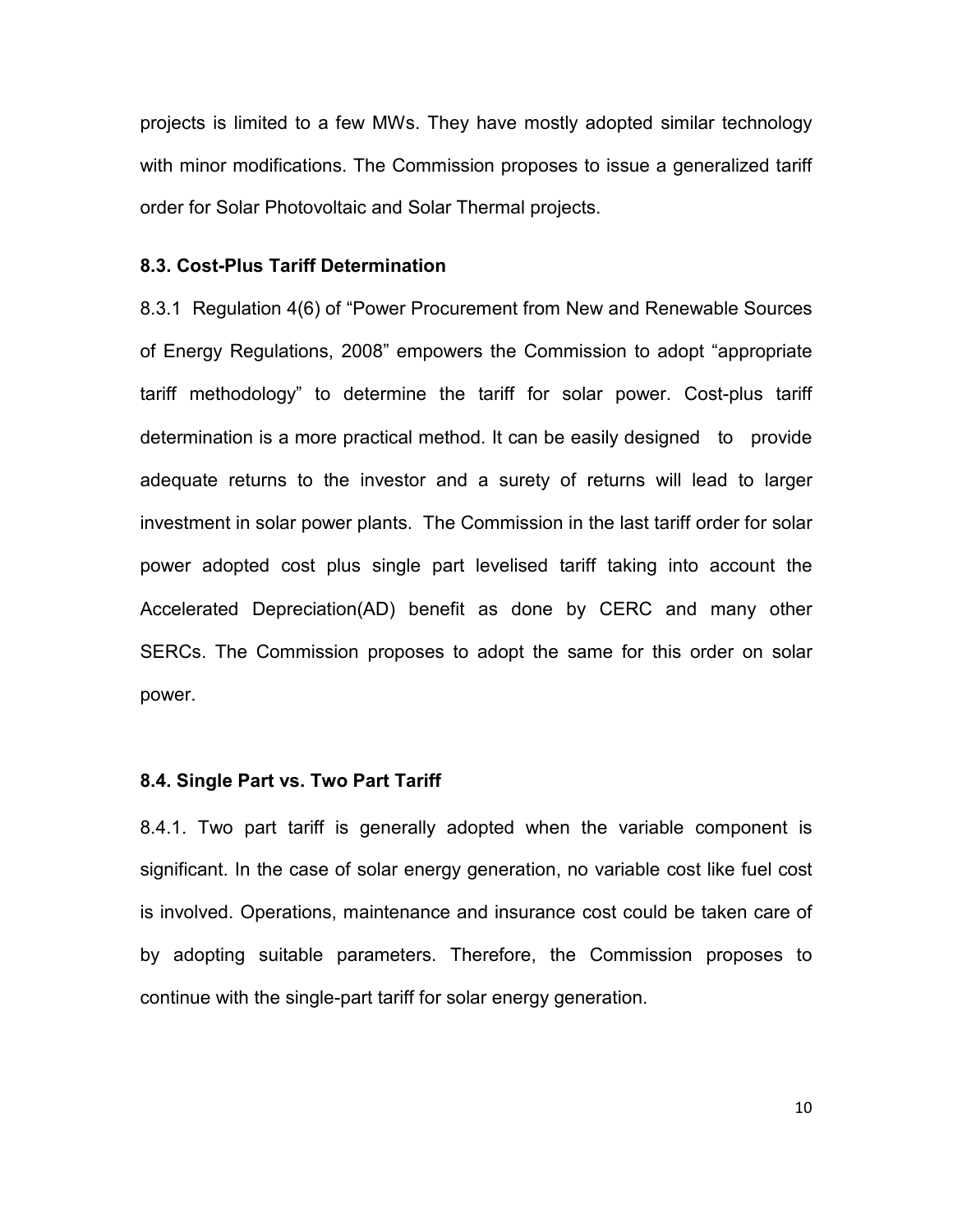### 9. Tariff Components

9.1 The Commission has carried out a detailed analysis of the existing policies/procedures and commercial mechanisms in respect of power generation from Solar based power plants. The tariff determined in a cost plus scenario, would depend significantly on the following operating and financial parameters:

- 1. Capital Cost
- 2. Capacity Utilization Factor
- 3. Operation and Maintenance expenses
- 4. Insurance cost
- 5. Debt Equity ratio
- 6. Term of Loan and Interest
- 7. Life of plant and machinery
- 8. Interest on Working Capital
- 9. Return on Equity
- 10. Depreciation
- 11. Auxiliary consumption

### 9.2 Capital Cost

9.2.1 The capital cost is one of the most important parameters for Solar Photovoltaic/ Solar Thermal power projects for tariff determination. The cost of the equipments involved is an important factor in determination of overall cost of the plants. The main components of a photovoltaic power plant are the photo voltaic modules, inverters, module mounting structures, control panels,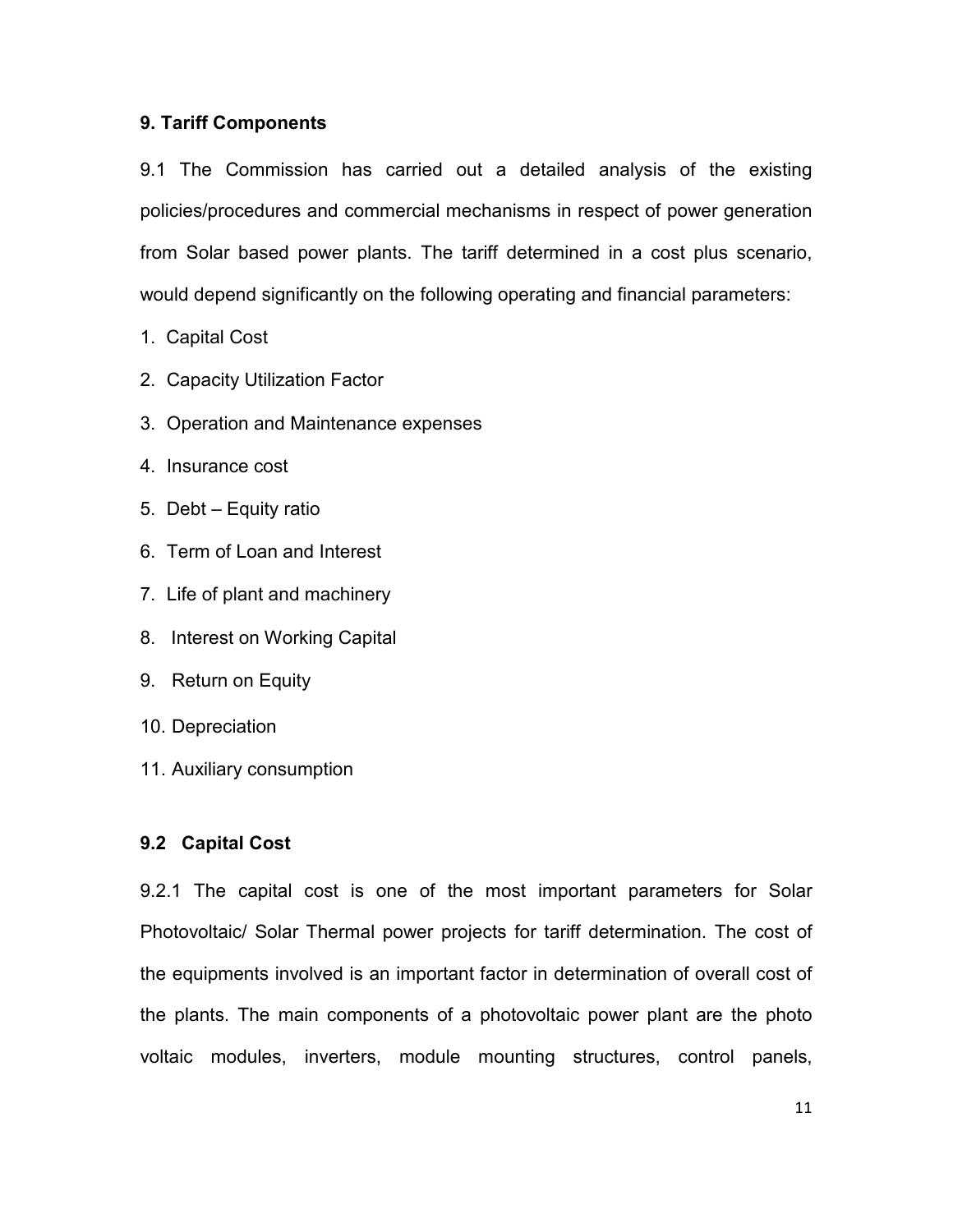switchyard etc. Apart from the above, erection of power plant involves cost of land, civil works and evacuation infrastructure.

9.2.2 The pricing trend in the Photo Voltaic industry indicate continuous drop in cost of PV modules. There is also a decrease in the cost of invertors. With advancements in technology, higher capacity utilization factors have been reported.

9.2.3 The Commission in its earlier tariff order on Solar power issued on 12.9.2014 had fixed a capital cost of Rs.7 Crores/MW and Rs.12 Crores/MW for Solar Thermal power projects respectively. The capital cost adopted by other Commissions inclusive of CERC are tabulated below:

| SI.<br><b>No</b> | <b>Agencies</b> | <b>Reference</b>                                                                        | <b>Capital cost</b>                        |                                                 |  |  |  |  |  |  |  |
|------------------|-----------------|-----------------------------------------------------------------------------------------|--------------------------------------------|-------------------------------------------------|--|--|--|--|--|--|--|
|                  |                 |                                                                                         | <b>Solar PV</b><br>Rs.<br><b>Crores/MW</b> | <b>Solar Thermal</b><br>Rs.<br><b>Crores/MW</b> |  |  |  |  |  |  |  |
| $\mathbf{1}$ .   | <b>CERC</b>     | Order dt.31-03-2015                                                                     | 6.0585                                     | 12.00                                           |  |  |  |  |  |  |  |
| 2.               | <b>GERC</b>     | <b>of</b><br>2015<br>No.3<br>Order<br>dt.17.08.2015                                     | 6.15                                       | 12.00                                           |  |  |  |  |  |  |  |
| 3.               | <b>RERC</b>     | Order dated 19-06-2015                                                                  | 5.968                                      | 11.823                                          |  |  |  |  |  |  |  |
| 4.               | <b>MERC</b>     | Draft order dt.01.12.2015                                                               | 6.0585                                     | 12.00                                           |  |  |  |  |  |  |  |
| 5.               | <b>CERC</b>     | Draft order on Benchmark<br>capital cost of Solar PV and<br>Solar Thermal dt.23.12.2015 | 5.0132                                     | 12.00                                           |  |  |  |  |  |  |  |

9.2.4. The capital costs of Solar PV power plants are consistently on the decline. The capital cost of Rs.10 Crores/MW for Solar PV was adopted by the CERC in its Order issued on 27.03.2012. However, for solar thermal, the decline in capital cost is less due to its conventional constituent of the capital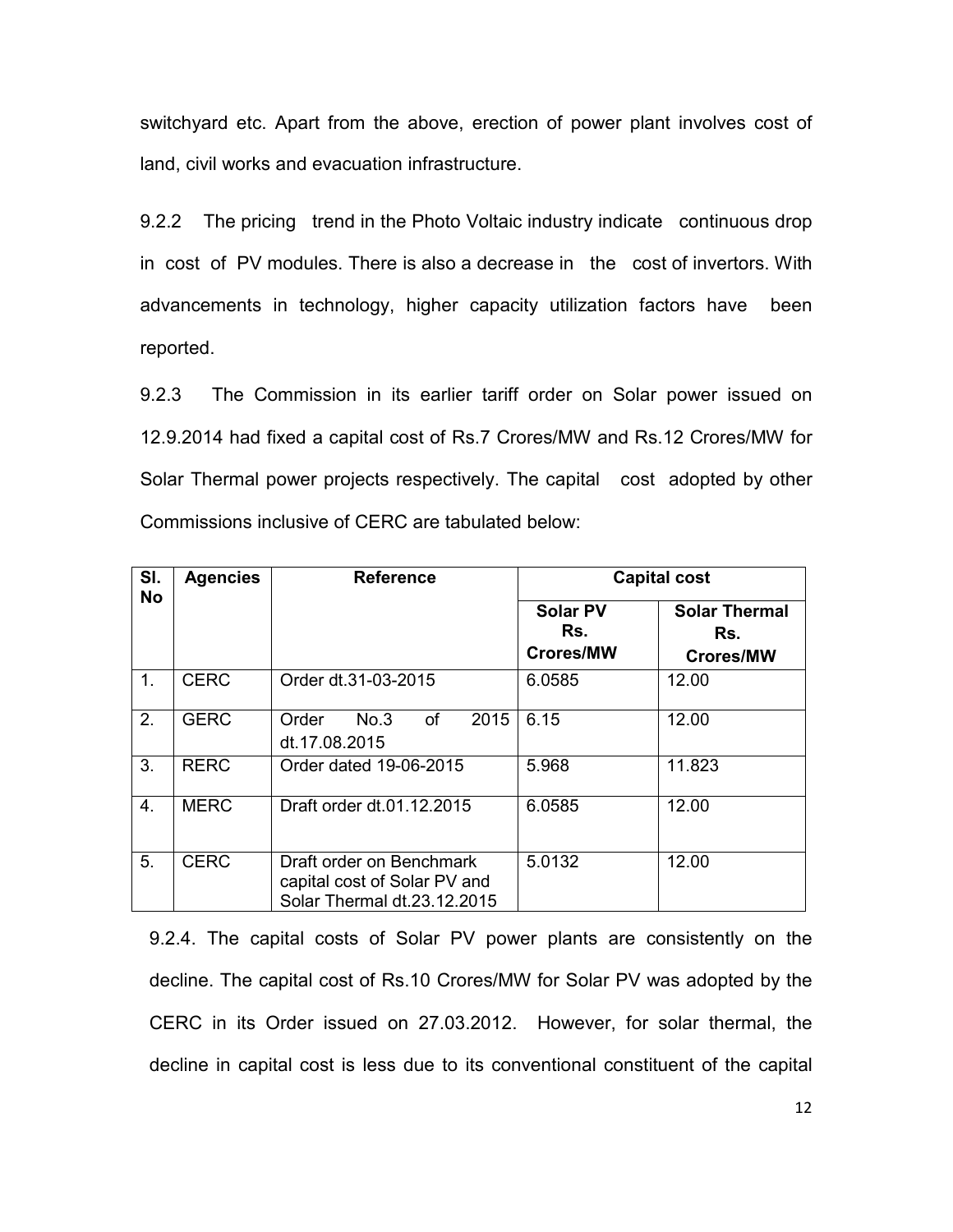equipments. Therefore, the Commission proposes to adopt a Capital Cost of Rs 5.05 Crores per MW in respect of Solar Photovoltaic power projects and Rs.12 Crores per MW for Solar Thermal projects. The Capital cost as proposed is inclusive of all capital work i.e plant and machinery, auxiliaries, costs towards changing inverter during the life-time, land, civil work, erection and commissioning, financing and interest during construction, and evacuation infrastructure. It is upto the developer to identify the appropriate land based on solar insolation and cost.

### 9.3 Capacity Utilization factor

| SI.<br><b>No</b> | <b>Agencies</b> | <b>Reference</b>                                    |                 | <b>Capacity Utilisation factor</b> |  |  |  |  |  |
|------------------|-----------------|-----------------------------------------------------|-----------------|------------------------------------|--|--|--|--|--|
|                  |                 |                                                     | <b>Solar PV</b> | <b>Solar Thermal</b>               |  |  |  |  |  |
| 1 <sub>1</sub>   | <b>CERC</b>     | Order dt.31-03-2015                                 | 19%<br>23%      |                                    |  |  |  |  |  |
| 2.               | <b>GERC</b>     | 2015<br>No.3<br><b>of</b><br>Order<br>dt.17.08.2015 | 19%             | 23%                                |  |  |  |  |  |
| 3.               | <b>RERC</b>     | Order dated 19-06-2015                              | 20%             | 23%                                |  |  |  |  |  |
| 4.               | <b>MERC</b>     | Draft order dt.01.12.2015                           | 19%             | 23%                                |  |  |  |  |  |

9.3.1 The CUF adopted by different entities are tabulated below:

9.3.2 The CUF considered in the earlier tariff order on Solar power dt.12.9.2014 was 19% for Solar PV power plant and 23% for Solar Thermal power plant. The Commission proposes to adopt the same in this order also. The normative CUF proposed in this paper is taking into account the de-ration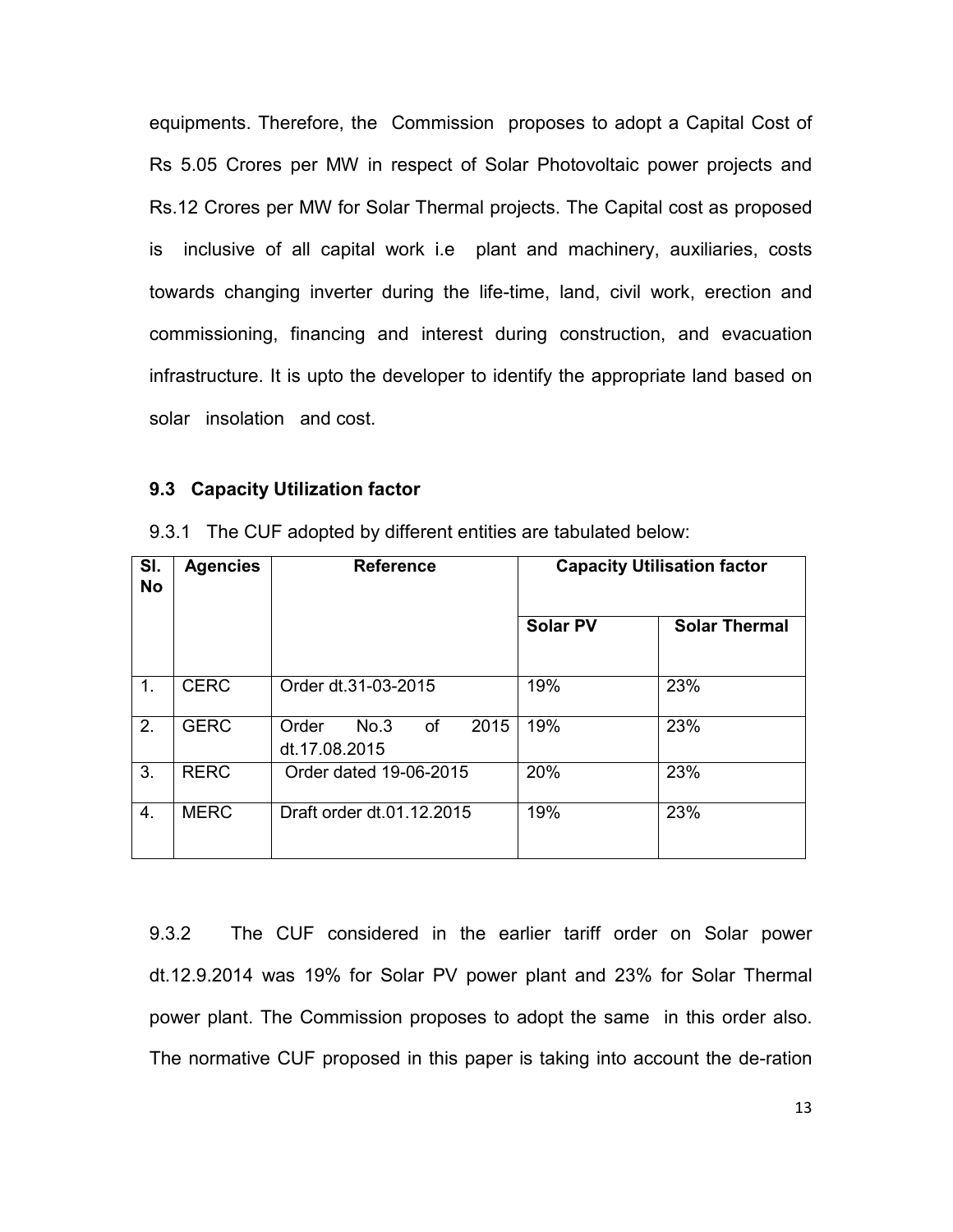of output.

### 9.4 Operation and Maintenance Cost

9.4.1 The provision made by CERC in respect of O&M Expenses in the Terms and Conditions for determination of tariff from Renewable Energy Sources Regulations 2012, is Rs. 11 Lakhs/ MW for the 1st year of operation with escalation of 5.72% per annum thereafter. The O&M cost adopted by other Commissions inclusive of CERC are tabulated below:

| SI.<br><b>No</b> | <b>Agencies</b> | <b>Reference</b>                                    | Operation and maintenance in<br><b>Rs. Lakhs/MW</b>              |                                                                                                |  |  |  |  |  |  |  |  |  |
|------------------|-----------------|-----------------------------------------------------|------------------------------------------------------------------|------------------------------------------------------------------------------------------------|--|--|--|--|--|--|--|--|--|
|                  |                 |                                                     | <b>Solar PV</b>                                                  | <b>Solar Thermal</b>                                                                           |  |  |  |  |  |  |  |  |  |
| 1.               | <b>CERC</b>     | Order dt.31-03-2015                                 | 13:<br>escalation<br>at 5.72% p.a                                | 17.72; escalation<br>at 5.72% p.a                                                              |  |  |  |  |  |  |  |  |  |
| 2.               | <b>GERC</b>     | <b>of</b><br>2015<br>No.3<br>Order<br>dt.17.08.2015 | 10.9; escalation<br>at 5.72% p.a                                 | <b>of</b><br>18 <sup>°</sup><br>$(1.5\%$<br>capital<br>cost);<br>escalation<br>at<br>5.72% p.a |  |  |  |  |  |  |  |  |  |
| 3.               | <b>RERC</b>     | Order dated 19-06-2015                              | 13; escalation<br>at 5.85% p.a                                   | 17.75; escalation<br>at 5.85% p.a                                                              |  |  |  |  |  |  |  |  |  |
| 4.               | <b>MERC</b>     | Draft order dt.01.12.2015                           | 15; escalation at<br>13; escalation<br>at 5.72% p.a<br>5.72% p.a |                                                                                                |  |  |  |  |  |  |  |  |  |

9.4.2. The Commission in its last Solar Order, adopted O&M expense of 1.4% of capital cost of solar projects with an escalation of 5.72% from the second year. The Commission proposes to adopt the same.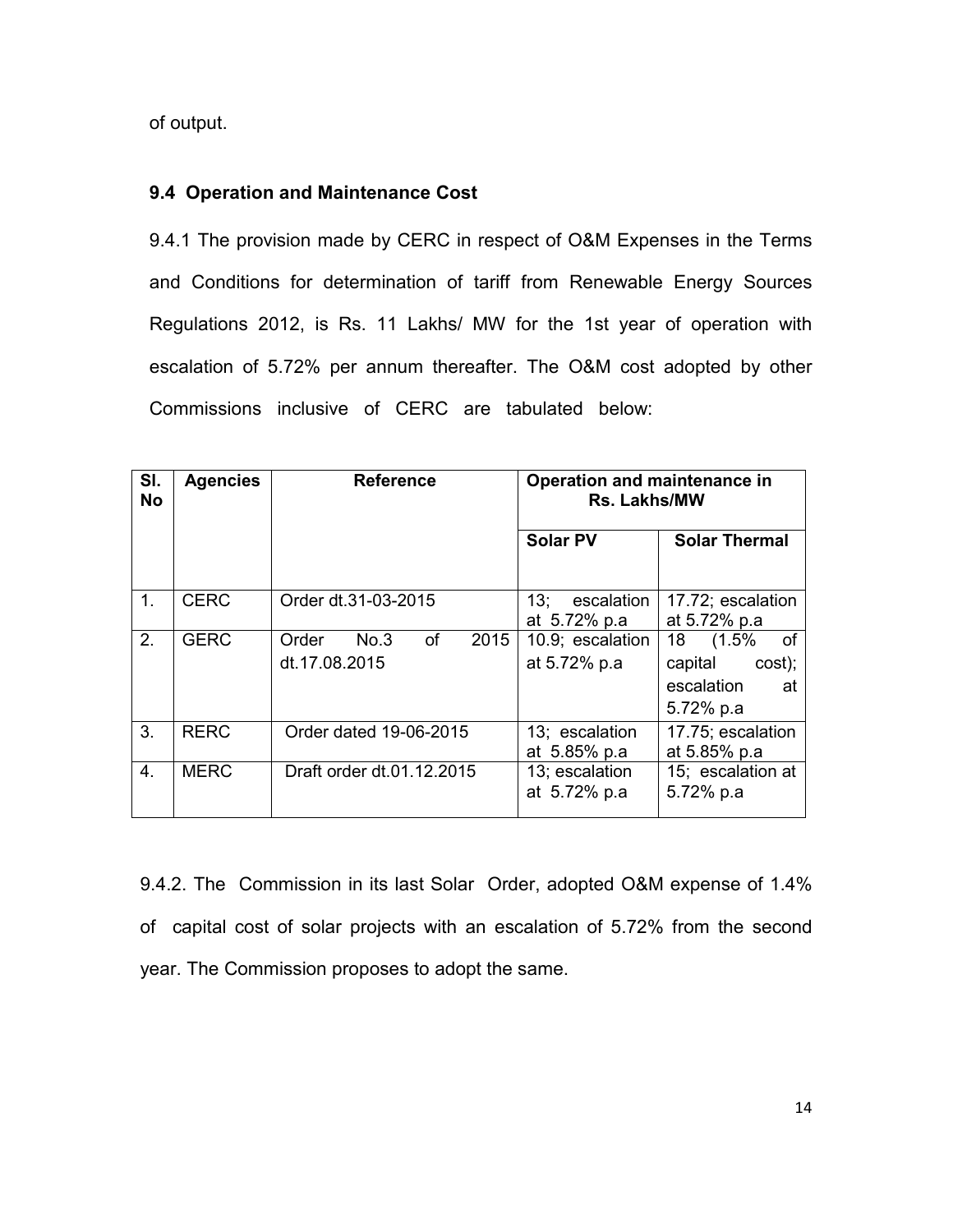### 9.5 Insurance cost

9.5.1 In the last tariff order for Solar power, Commission adopted 0.35% of net asset value as insurance cost. The Commission proposes to adopt the same in this order.

### 9.6. Debt-equity ratio

9.6.1. The Tariff Policy lays down a debt equity ratio of 70: 30 for power projects. The Commission has proposed to adopt this ratio as specified in its Tariff Regulations 2005 and the earlier Orders on new and renewable power.

### 9.7. Term of the Loan

9.7.1 The term of loan adopted by different entities are tabulated below:

| SI.<br><b>No</b> | <b>Agencies</b> | <b>Reference</b>                             | <b>Term of loan</b> |                      |  |  |  |  |  |  |
|------------------|-----------------|----------------------------------------------|---------------------|----------------------|--|--|--|--|--|--|
|                  |                 |                                              | <b>Solar PV</b>     | <b>Solar Thermal</b> |  |  |  |  |  |  |
| 1.               | <b>CERC</b>     | Order dt.31-03-2015                          | 12 years            | 12 years             |  |  |  |  |  |  |
| 2.               | <b>GERC</b>     | No.3<br>of<br>2015<br>Order<br>dt.17.08.2015 | 10 years            | 10 years             |  |  |  |  |  |  |
| 3.               | <b>RERC</b>     | Order dated 19-06-2015                       | 12 years            | 12 years             |  |  |  |  |  |  |
| 4.               | <b>MERC</b>     | Draft order dt.01.12.2015                    | 12 years            | 12 years             |  |  |  |  |  |  |

9.7.2 The Commission proposes to adopt a term of 10 years with 1 year moratorium as adopted by the Commission in its previous orders on Wind, Bagasse, Bio-mass power and Solar.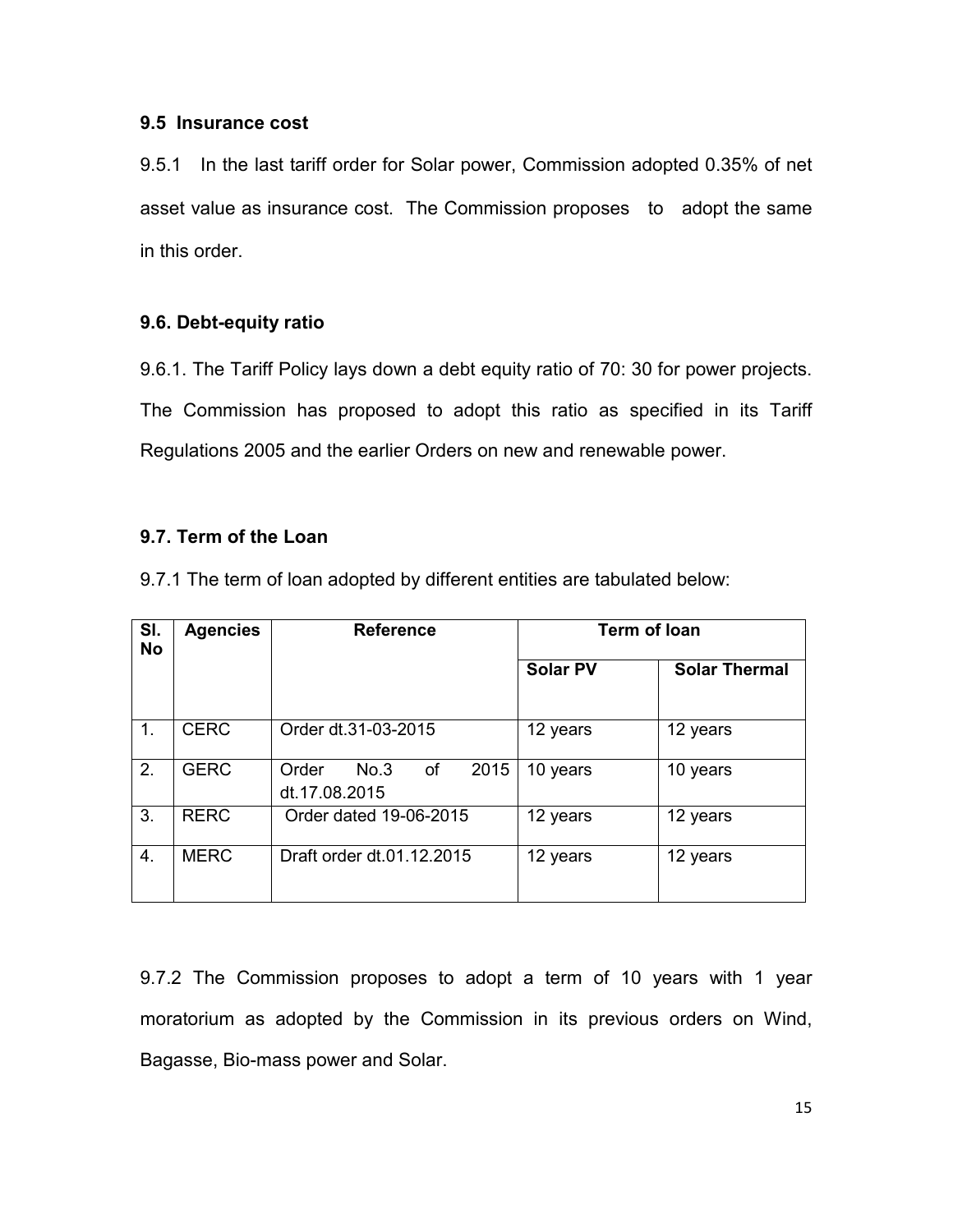### 9.8. Rate of Interest

9.8.1 The CERC, MERC, RERC have adopted the normative interest rate as average State Bank of India (SBI) Base rate prevalent during the first six months of the previous year plus 300 basis points. The rates of interest mentioned in the website of IREDA for grid connected Solar PV ranges from 10.20% to 11.40% and that for Solar Thermal ranges from 10.6% to 11.9%. The rates of interest adopted by various entities are tabulated below:

| SI.<br><b>No</b> | <b>Agencies</b> | <b>Reference</b>                             | <b>Rate of interest</b> |                      |  |  |  |  |  |  |  |
|------------------|-----------------|----------------------------------------------|-------------------------|----------------------|--|--|--|--|--|--|--|
|                  |                 |                                              | <b>Solar PV</b>         | <b>Solar Thermal</b> |  |  |  |  |  |  |  |
| 1.               | <b>CERC</b>     | Order dt.31-03-2015                          | 13%                     | 13%                  |  |  |  |  |  |  |  |
| 2.               | <b>GERC</b>     | 2015<br>Order<br>No.3<br>0f<br>dt.17.08.2015 | 12.7%                   | 12.7%                |  |  |  |  |  |  |  |
| 3.               | <b>RERC</b>     | Order dated 19-06-2015                       | 13%                     | 13%                  |  |  |  |  |  |  |  |
| 4.               | <b>MERC</b>     | Draft order dt.01.12.2015                    | 13%                     | 13%                  |  |  |  |  |  |  |  |

9.8.2. The Commission proposes to adopt 13% as the rate of interest.

# 9.9. Life of Plant and machinery

9.9.1 The Commission proposes a life period of 25 years for Solar power projects as adopted by CERC, GERC, RERC and MERC.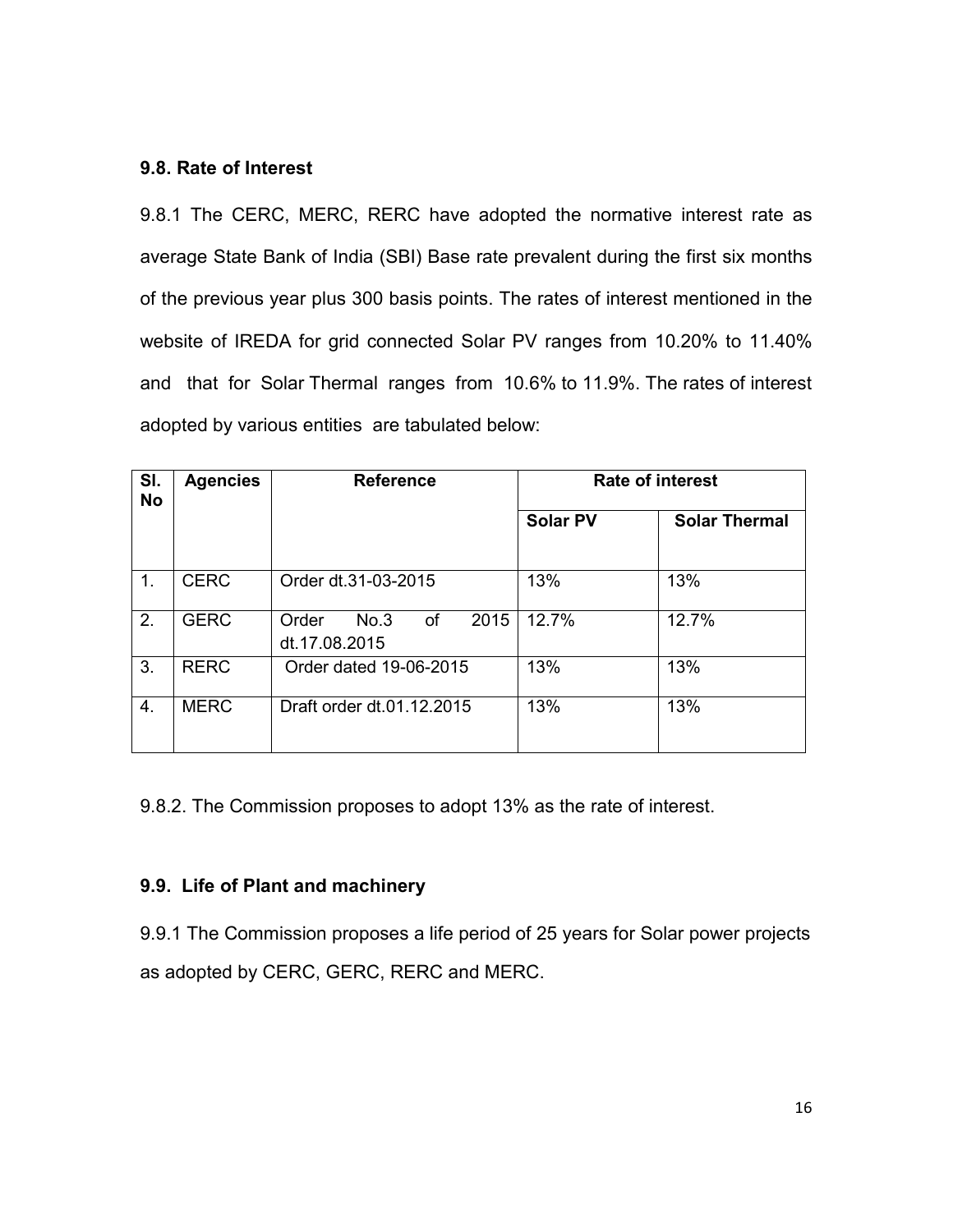### 9.10. Interest on Working Capital

9.10.1 In the Order on Renewables by the CERC, the components of working capital have been taken as O&M expenses for one month, receivables for two months and maintenance of spares at 15% of the O&M expenses. The Interest on Working Capital was fixed at interest rate equivalent to the average State Bank of India Base Rate prevalent during the first six months of the previous year plus 350 basis points. The interest rates adopted by various entities are tabulated below:

| SI.<br><b>No</b> | <b>Agencies</b> | <b>Reference</b>                                    | <b>Rate of interest</b> |                      |  |  |  |  |  |  |
|------------------|-----------------|-----------------------------------------------------|-------------------------|----------------------|--|--|--|--|--|--|
|                  |                 |                                                     | <b>Solar PV</b>         | <b>Solar Thermal</b> |  |  |  |  |  |  |
| 1.               | <b>CERC</b>     | Order dt.31-03-2015                                 | 13.5%                   | 13.5%                |  |  |  |  |  |  |
| 2.               | <b>GERC</b>     | <b>of</b><br>2015<br>Order<br>No.3<br>dt.17.08.2015 | 11.85%<br>11.85%        |                      |  |  |  |  |  |  |
| 3.               | <b>RERC</b>     | Order dated 19-06-2015                              | 12.5%                   | 12.5%                |  |  |  |  |  |  |
| 4.               | <b>MERC</b>     | Draft order dt.1.12.2015                            | 13.5%                   | 13.5%                |  |  |  |  |  |  |

9.10.2. It is proposed to consider one month Operation and Maintenance cost and two months receivables as working capital components and an interest rate of 13.5%.

# 9.11. Return on Equity

9.11.1. The CERC has adopted normative Return on Equity(RoE) as 20% per annum for the first 10 years and 24% per annum 11th years onwards. The GERC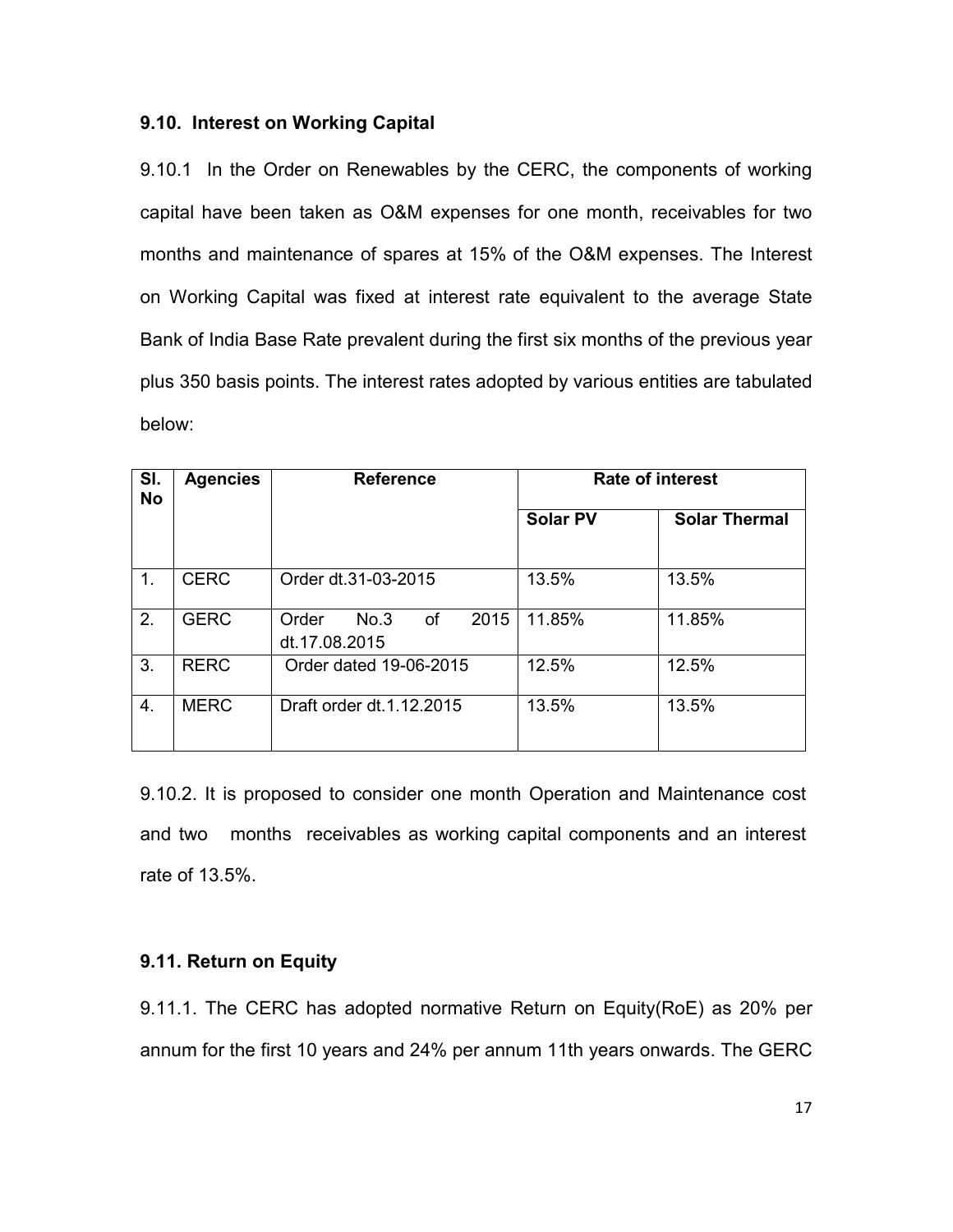has fixed RoE at 14% considering MAT of 20.008% for first 10 years and Corporate tax rate of 32.445% from the 11<sup>th</sup> year. MERC has proposed RoE for first 10 years at 20.24% and from  $11<sup>th</sup>$  year at 24.24%. The Tariff Regulations of the Commission stipulates 14% post tax RoE for conventional fuel based generating stations. With the objective of promoting renewable energy, Commission in its new and renewable energy Tariff Orders issued during 2009 considered 19.85% pre-tax return on equity, wherein the RoE was adopted linking it to MAT and IT. Since these factors are changing frequently, the Commission in its NCES orders issued in 2012, adopted a RoE of 19.85% without linking to MAT and IT and RoE of 20% (pre-tax) in the last tariff order for solar power. The Commission now proposes to adopt a RoE of 20% (pre-tax) per annum for SPG without linking it to MAT and IT.

#### 9.12. Depreciation

9.12.1. The CERC has adopted the normative depreciation rate of 5.83 % per annum for initial period of 12 years i.e. equivalent to the loan tenure and the remaining depreciation to be spread over the remaining useful life of the project from the  $13<sup>th</sup>$  year. GERC has considered a depreciation rate of 6% annually for the first 10 years and 2% for the remaining 15 years. MERC in its draft order has proposed a depreciation rate as adopted by CERC. RERC has adopted a depreciation rate of 5.83% for the first 12 years and a rate of 1.54% for the period after the first 12 years. The Commission in its Orders on Wind, Bio-mass and Bagasse based energy issued during the year 2012 has depreciated the value of

18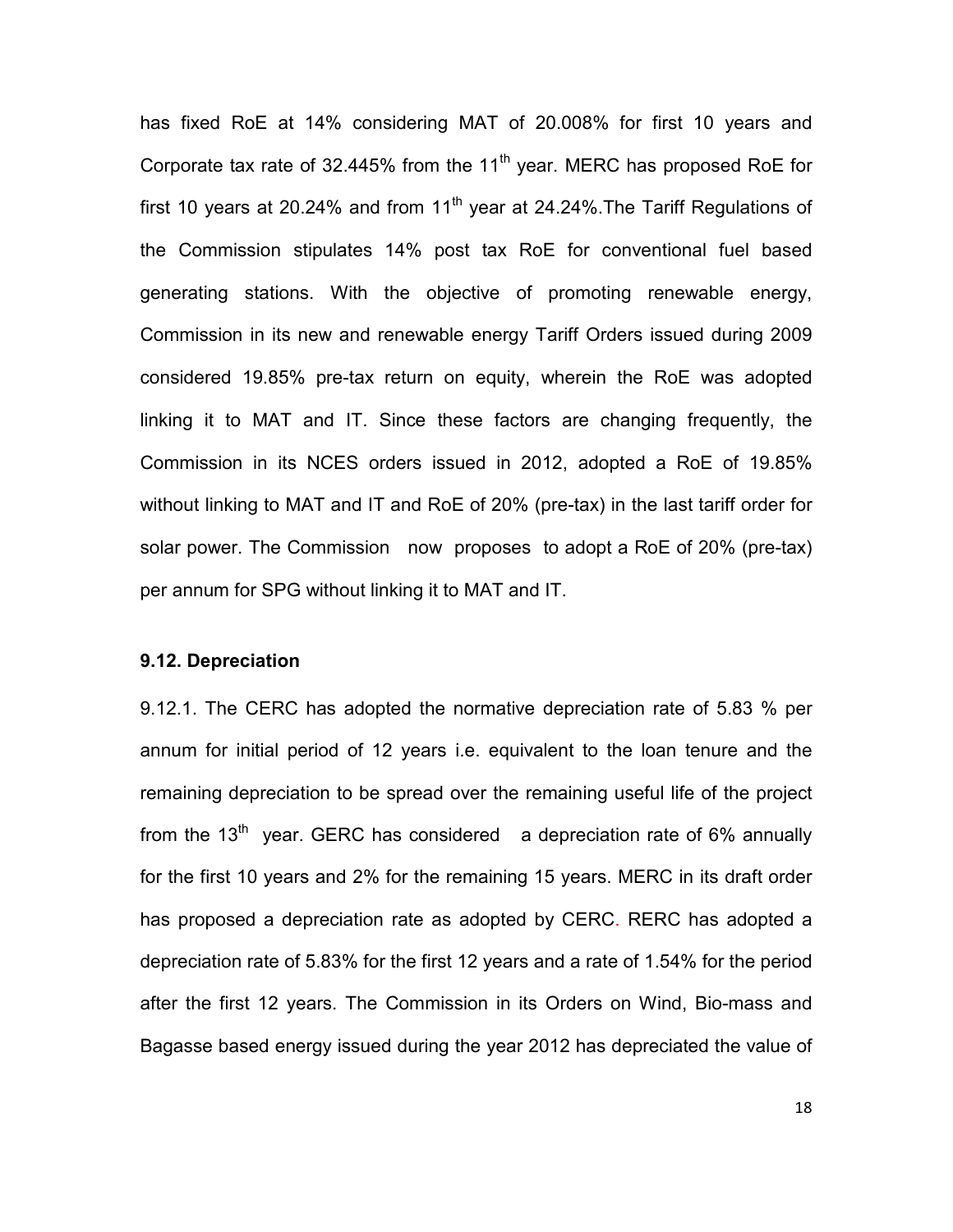plant and machinery to 90% of the initial value for the life period using the straight line method which translates to 3.6% per annum. The same method was adopted in the last order issued for solar power. Depreciation was calculated on 95% of the capital investment in the last solar order. The Commission proposes to adopt the same method in this Order for the life period of 25 years

#### 9.13. Auxiliary consumption

9.13.1 CERC has not considered auxiliary consumption for Solar PV plants but has considered auxiliary consumption of 10% for Solar thermal power projects. GERC has fixed the auxiliary consumption of 0.25% of energy generation in respect of Solar PV plants and 10% in respect Solar Thermal projects. MERC in its draft order has proposed the same parameters as that of CERC. RERC has not considered auxiliary consumption for Solar Photovoltaic, but has accounted 6.5% towards auxiliary consumption for Solar Thermal projects. Auxiliary consumption is considered to be negligible in the case of solar PV generators and therefore the Commission considers nil auxiliary consumption for PV generators. However, an AUX of 10% is proposed for the Solar Thermal projects considering the auxiliaries involved in such projects.

### 9.14. Tariff Determinants

9.14.1 The financial and operational parameters in respect of Solar Photovoltaic and Solar Thermal projects proposed in the paper are tabulated below:

19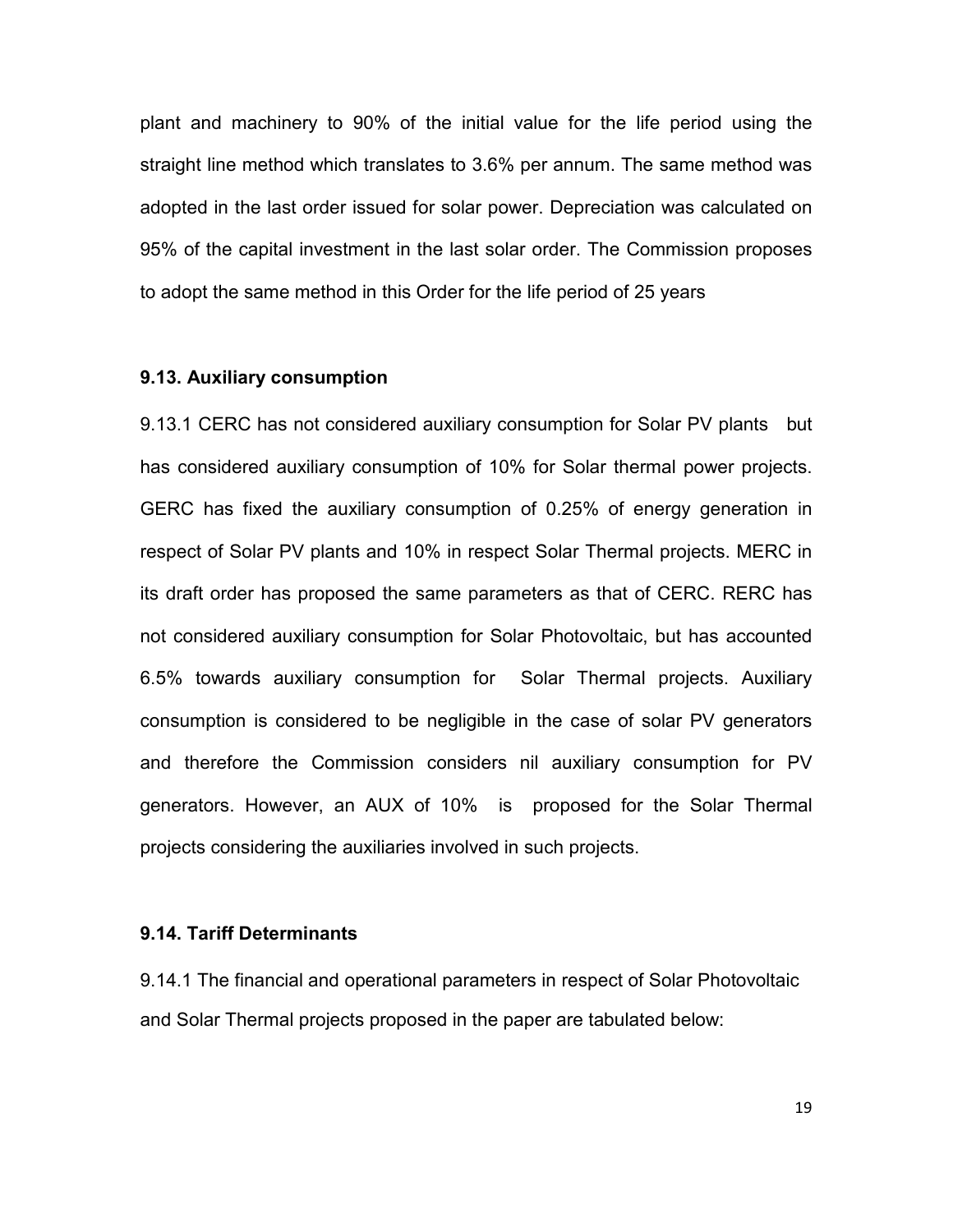| Tariff                  | Solar PV                     | <b>Solar Thermal</b>         |
|-------------------------|------------------------------|------------------------------|
| Components              |                              |                              |
| <b>Capital Cost</b>     | Rs.5.05 Crores per MW        | Rs.12 Crores per MW          |
| <b>CUF</b>              | 19%                          | 23%                          |
| Operation and           | 1.4% of Capital cost with    | 1.4% of Capital cost with    |
| Maintenance             | escalation at 5.72% p.a from | escalation at 5.72% p.a from |
| expenses                | second year                  | second year                  |
| Insurance cost          | 0.35% of net asset value     | 0.35% of net asset value     |
| Debt-equity ratio       | 70:30                        | 70:30                        |
| Term of loan            | 10 years + 1 year Moratorium | 10 years + 1 year Moratorium |
| Interest on Loan        | 13%                          | 13%                          |
| Working capital         | One month O&M cost and Two   | One month O&M cost and Two   |
| components              | months Receivables           | months Receivables           |
| Interest on             | 13.5%                        | 13.5%                        |
| Working capital         |                              |                              |
| Return on Equity        | 20% pre tax                  | 20% pre tax                  |
| Depreciation            | 3.6% on 95% of Capital cost  | 3.6% on 95% of Capital cost  |
| Auxiliary               | Nil                          | 10%                          |
| consumption             |                              |                              |
| Discount rate           | 10.21%                       | 10.21%                       |
| <b>Levelised Tariff</b> | 5.10                         | 11.12                        |
| without AD              |                              |                              |
| <b>Levelised Tariff</b> | 4.56                         | 9.95                         |
| with AD                 |                              |                              |

# 10. Solar Power Tariff

10.1. Solar power tariff is computed with reference to the determinants listed above. The tariff works out to Rs.5.10 per unit for Solar PV projects and Rs.11.12 per unit for Solar Thermal projects without Accelerated Depreciation(AD). The tariff rates of other SERCs and that of CERC are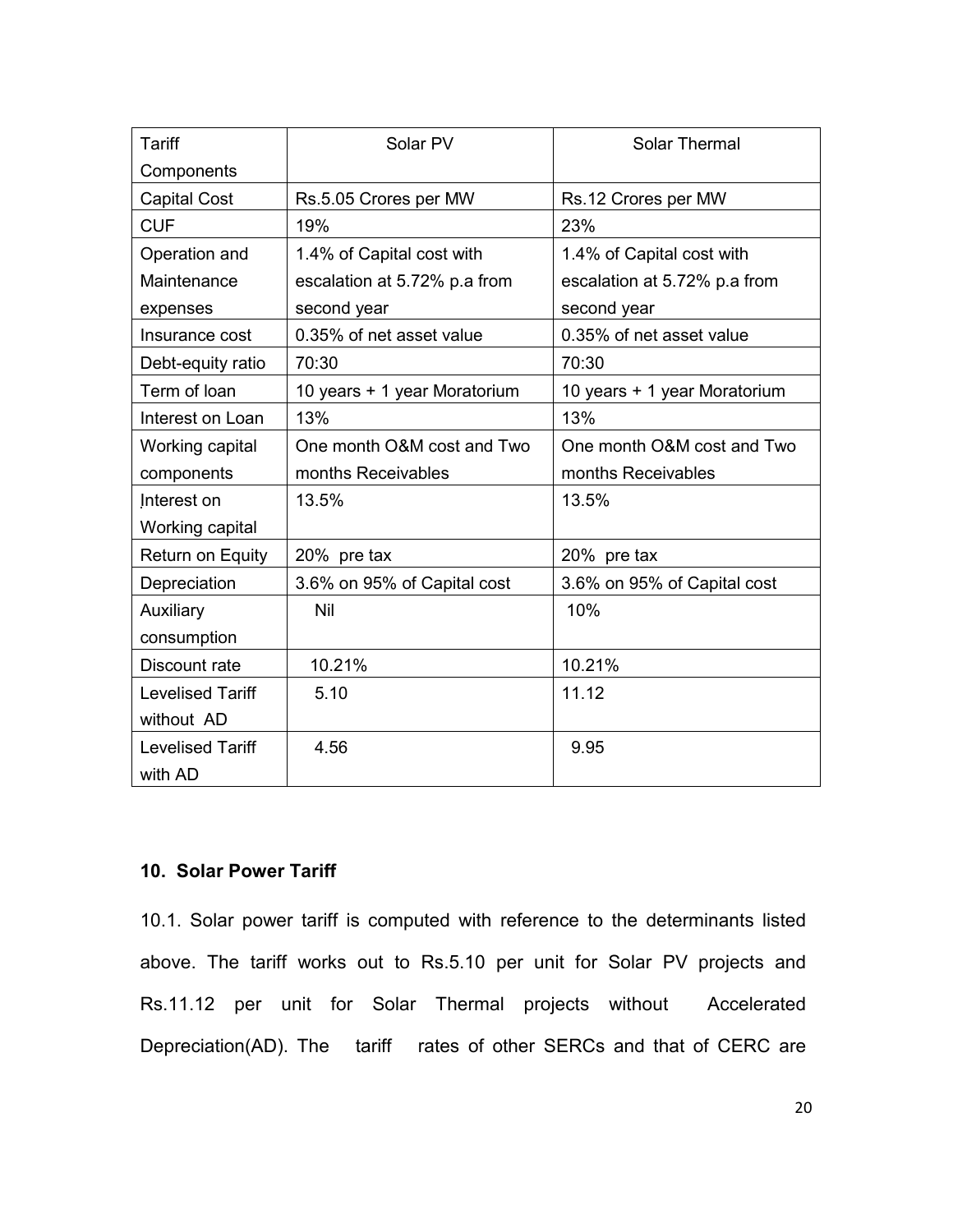# tabulated below:

| SI.<br><b>No</b> | <b>Agencies</b> | <b>Reference</b>                                    | Tariff in Rs. per unit |             |                        |           |  |  |  |  |  |  |  |
|------------------|-----------------|-----------------------------------------------------|------------------------|-------------|------------------------|-----------|--|--|--|--|--|--|--|
|                  |                 |                                                     | <b>Solar PV</b>        |             | <b>Solar Thermal</b>   |           |  |  |  |  |  |  |  |
|                  |                 |                                                     | Without                | <b>With</b> | <b>With</b><br>Without |           |  |  |  |  |  |  |  |
|                  |                 |                                                     | <b>AD</b>              | <b>AD</b>   | <b>AD</b>              | <b>AD</b> |  |  |  |  |  |  |  |
| 1.               | <b>CERC</b>     | Order dt.31-03-2015                                 | 7.04                   | 6.35        | 12.05                  | 10.80     |  |  |  |  |  |  |  |
| 2.               | <b>GERC</b>     | <b>of</b><br>No.3<br>2015<br>Order<br>dt.17.08.2015 | 6.77                   | 6.17        | 11.22                  | 10.11     |  |  |  |  |  |  |  |
| 3.               | <b>RERC</b>     | Order dated 19-06-2015                              | 6.74                   | 6.10        | 11.46                  | 10.30     |  |  |  |  |  |  |  |
| 4.               | <b>MERC</b>     | Draft order dt.01.12.2015                           | 7.07                   | 6.34        | 11.10<br>12.03         |           |  |  |  |  |  |  |  |

# 11. Other issues related to power purchase by distribution licensee from SPGs.

- 1. Quantum of power purchase by the Distribution licensee
- 2. Plant capacity limitations
- 3. CDM benefits
- 4. Billing and Payments
- 5. Power Purchase Agreement
- 6. Tariff Review Period / Control Period

# 11.1 Quantum of solar power purchase by the distribution licensee

11.1.2 The distribution licensee can purchase solar power at the rate determined by the Commission from SPG for his RPO requirement on "first come first served basis". For any procurement in excess of RPO, specific approval shall be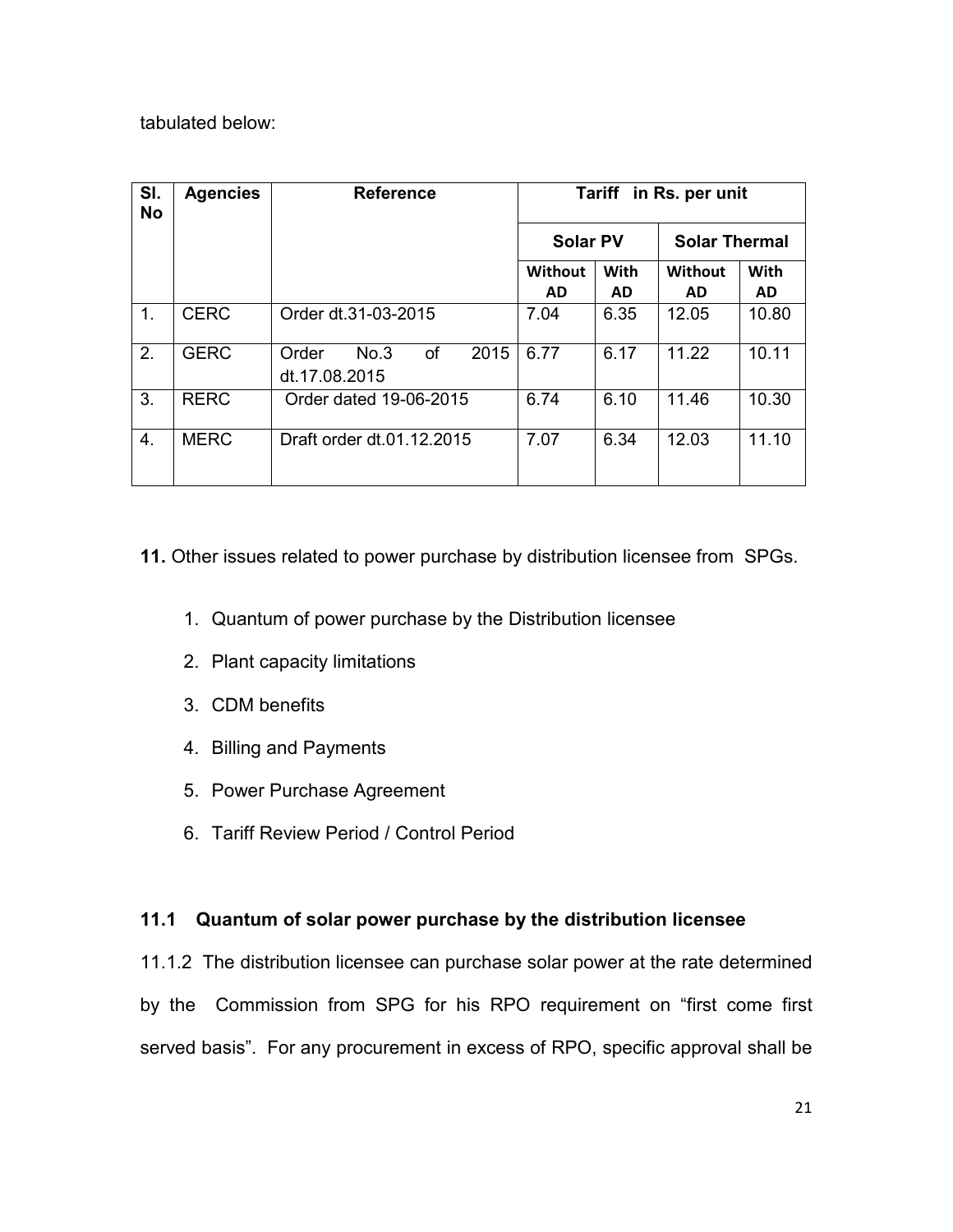obtained from the Commission.

# 11.2 Plant Capacity limitations

11.2.1 The Commission in the last tariff order for solar power had limited the purchase by the distribution licensee from solar power plants of 1MW capacity and above. The Commission proposes to adopt the same in this order also.

# 11.3 CDM Benefits

11.3.1 In the earlier orders issued on renewable energy, the Commission adopted the following formula for sharing of CDM benefits as suggested by the Forum of Regulators (FOR).

"The CDM benefits should be shared on gross basis starting from 100% to developers in the first year and thereafter reducing by 10% every year till the sharing becomes equal  $(50:50)$  between the developer and the consumer in the sixth year. Thereafter, the sharing of CDM benefits will remain equal till such time the benefits accrue."

11.3.2 The Commission proposes to adopt the same formula in this order also.

The distribution licensee shall account for the CDM receipts in the next ARR filing.

# 11.4 Billing and payment

11.4.1 When a solar generator sells power to the distribution licensee, the generator shall raise the bill every month for the net energy sold after deducting the charges for power drawn from distribution licensee, reactive power charges etc. The distribution licensee shall make payment to the generator within 60 days of receipt of the bill. Any delayed payment beyond 60 days is liable for interest at the rate of 1% per month.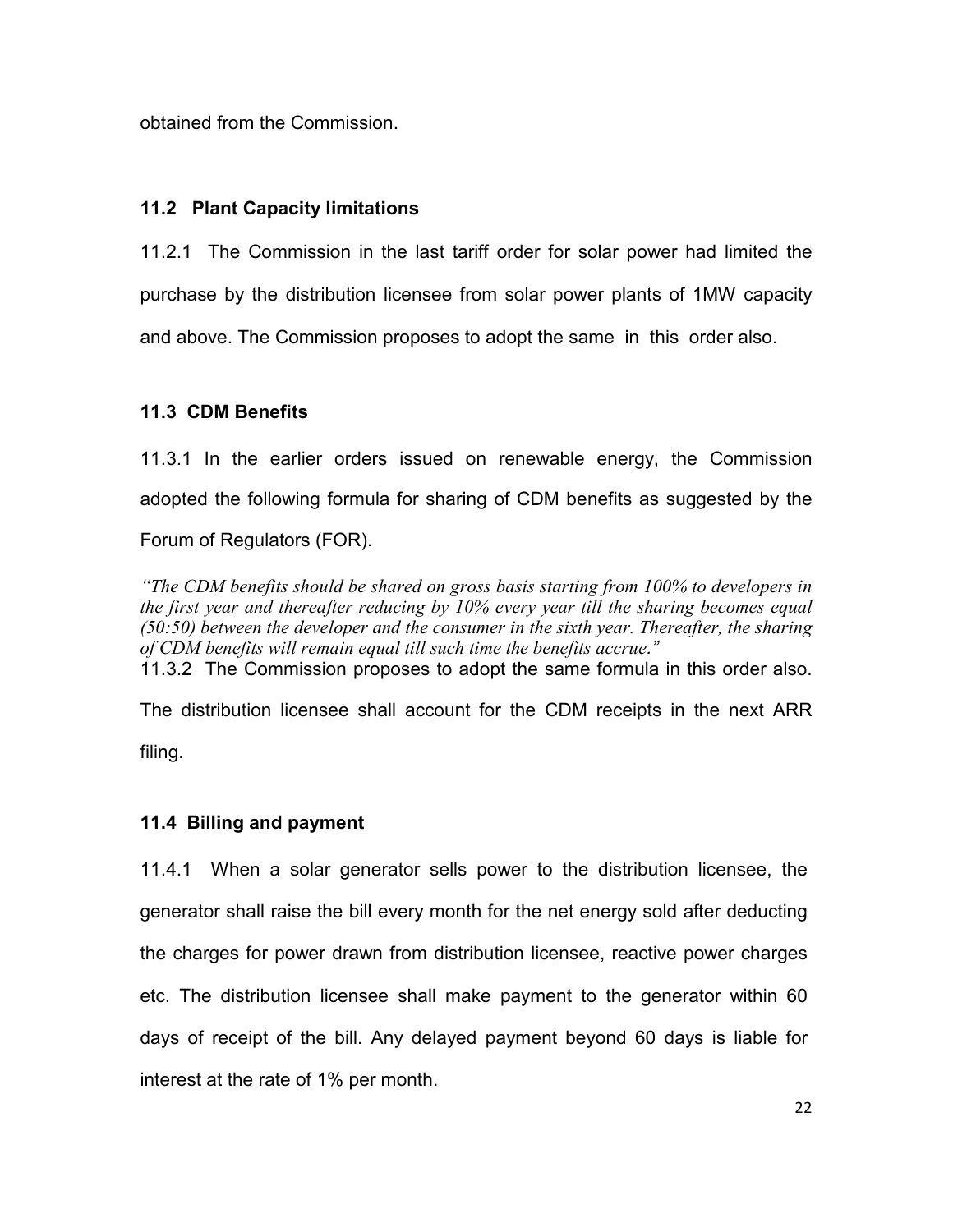# 11.5 Energy Purchase Agreement (EPA)

11.5.1 The format for Energy Purchase Agreement (EPA) shall be evolved as specified in the Commission's regulation on Power Procurement from New and Renewable Sources of Energy Regulations, 2008 and as amended from time to time. The agreement shall be valid for 25 years. The distribution licensee shall execute the Energy Purchase Agreement or convey its decision in line with this order within a month of receipt of the proposal from the generator for selling power. The agreement fees are governed by the Commission's Fees and fines regulation.

# 11.6 Control period / Tariff Review Period.

11.6.1 Regulation 6 of the Power Procurement from New and Renewable

Sources of Energy Regulations,2008 of the Commission specifies,

"The tariff as determined by the Commission shall remain in force for such period as specified by the Commission in such tariff orders and the control period may ordinarily be two years."

As the Capital cost is volatile and not yet stabilized, in respect of Solar Power Plants, the Commission decides to keep the control period as one year from the date of coming into force of this order, and the tariff period shall be 25 years.

# 12. Issues related to open access

- 1. Open access charges and Line losses
- 2. Cross subsidy surcharge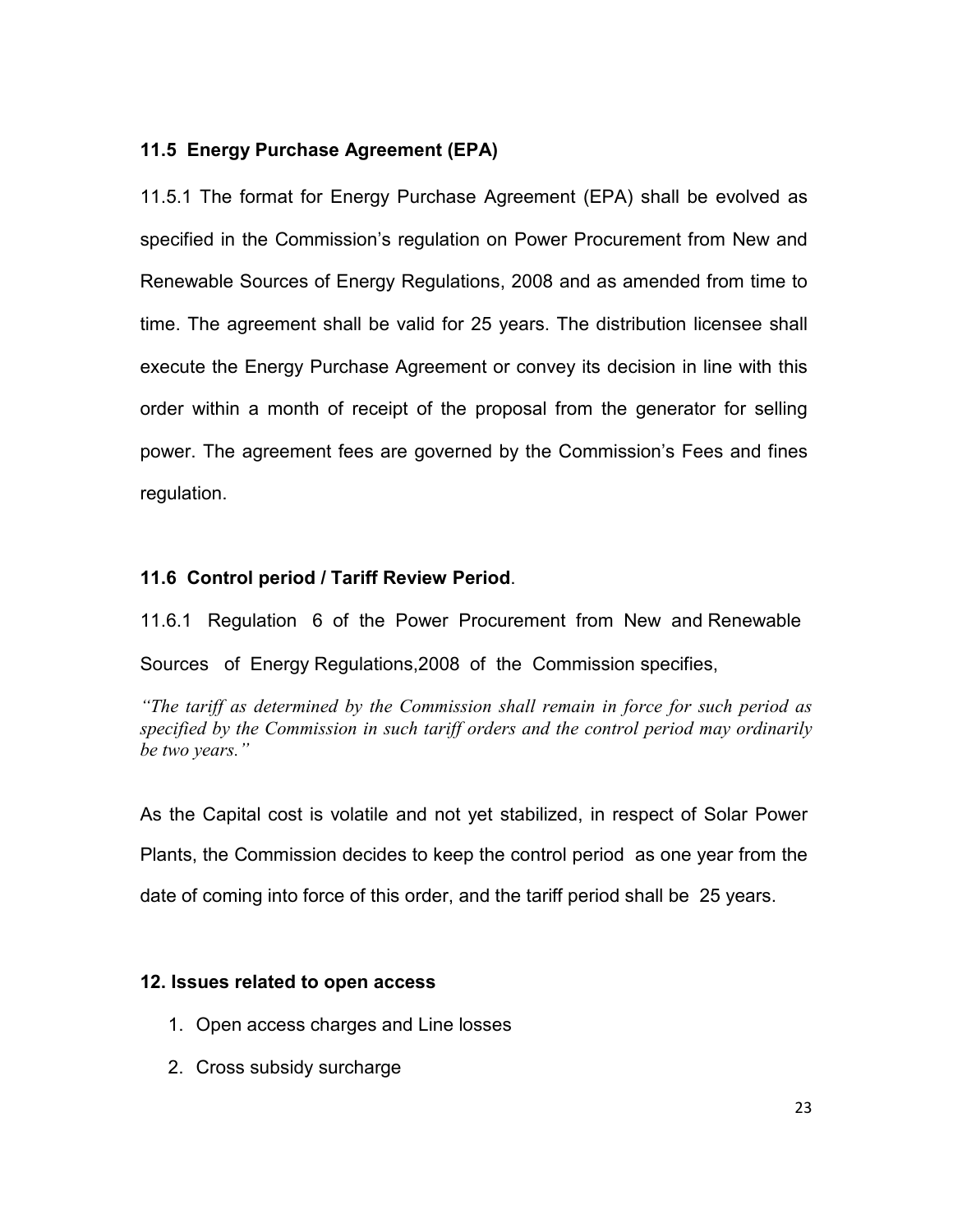- 3. Reactive power charges
- 4. Grid availability charges
- 5. Energy Accounting and Billing Procedure
- 6. Energy wheeling agreement and fees
- 7. Security Deposit
- 8. Power factor disincentive
- 9. Metering
- 10. Connectivity and evacuation of power
- 11. Harmonics
- 12. Parallel Operation charges

#### 12.1. Open access charges and line losses

12.1.1 Transmission, Wheeling and Scheduling & System Operation charges are generally regulated by the Commission's Tariff regulations, Open access regulations and Commission's order on open access charges issued from time to time. However, as a promotional measure, under section 86(1) (e) of the Act, the Commission proposes to adopt 30% (in each) of the transmission, wheeling and scheduling and system operation charges as applicable to the conventional power to the Solar power. Apart from these charges, the SPGs shall have to bear the actual line losses in kind as specified in the respective orders of the Commission and as amended from time to time. In respect of the plants availing Renewable Energy Certificates (REC), 100% of the respective charges as specified in the relevant orders shall apply.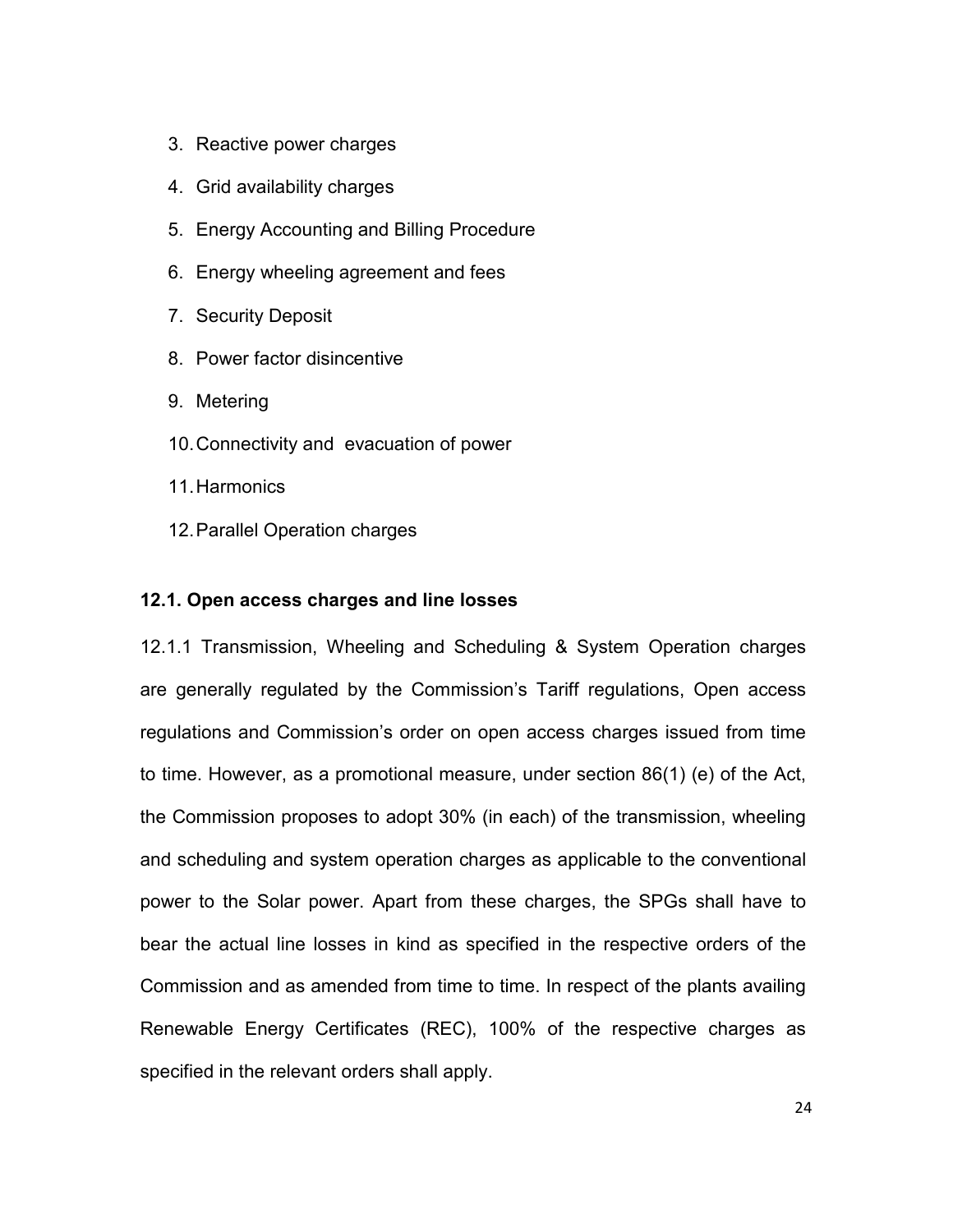#### 12.2. Cross subsidy surcharge

12.2.1 The Commission in its other tariff orders related to different renewable power and in the last order for solar power, has ordered to levy 50% of the cross subsidy surcharge for third party open access consumers. Commission proposes to adopt the same for Solar power generators.

#### 12.3. Reactive Power Charges

12.3.1 Commission proposes to adopt the reactive power charges as specified in its Order on Open Access charges issued from time to time.

### 12.4. Grid Availability Charges

12.4.1 Charges for the start-up power supplied by the distribution licensee

12.4.1.1 The question of start up power does not arise for Solar PV generators. However, the solar PV generator may require power for maintenance of power station especially during night hours. In case of Solar Thermal generators, the start-up may be frequent. Therefore, the drawal of such energy by the Solar Power Generator from the distribution licensee shall be adjusted against the generated energy for every billing period. This is applicable both for the SPGs selling power to the distribution licensee and for open access consumers. This is also applicable for the existing SPGs.

### 12.4.2. Stand by charges

12.4.2.1 If the drawal by the captive user or third party buyer exceeds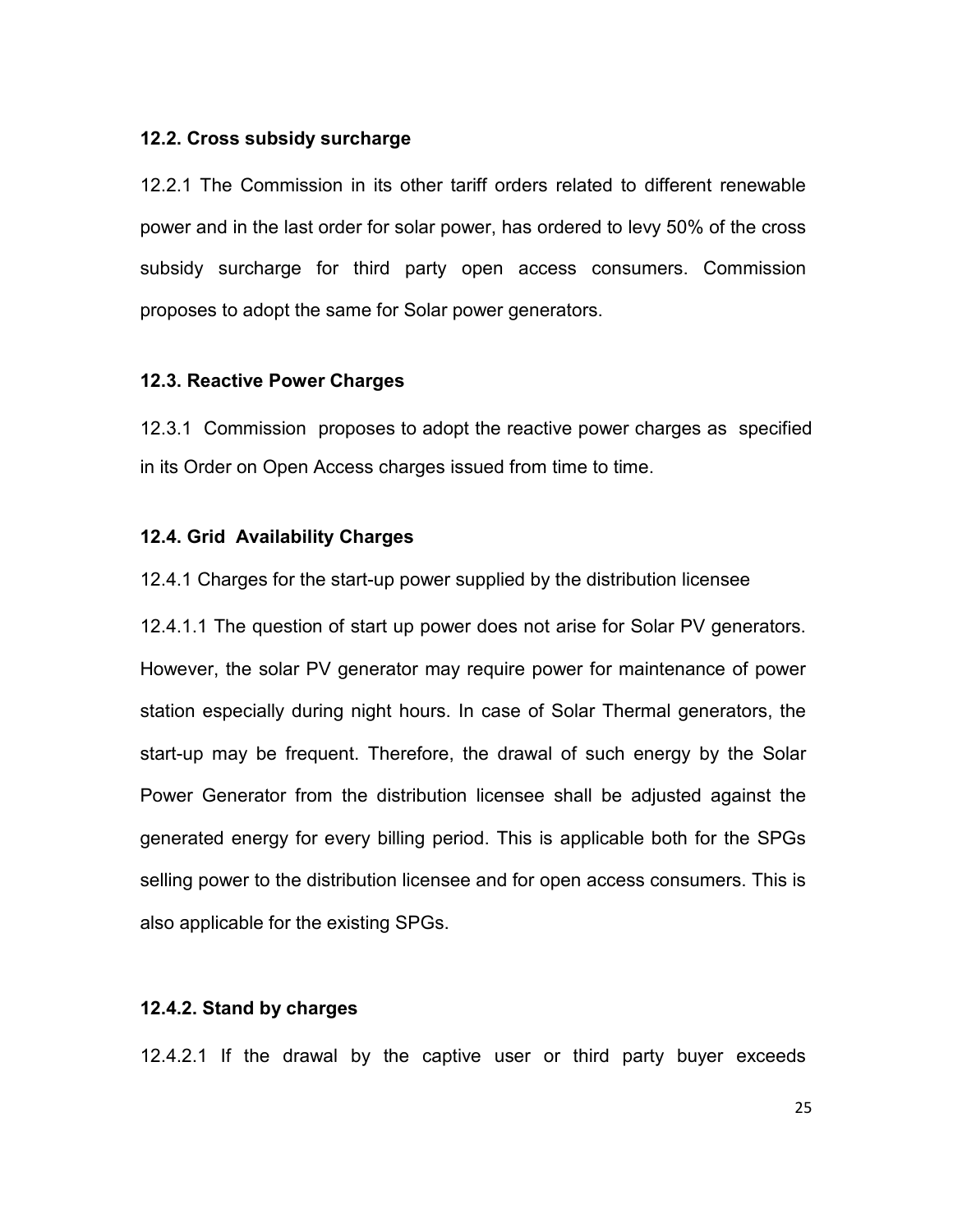generation, the energy charges and demand charges shall be regulated as per the Commission's Open Access regulation and Commission's Order on ABT and other relevant orders.

#### 12.5. Energy Accounting and Billing Procedure

12.5.1 The energy accounting shall be regulated by the Commission's Regulations on open access, Order on open access and Order on ABT. Till such time the ABT is implemented in the State, if a solar power generator utilizes power for captive use or if he sells it to a third party, the distribution licensee shall raise the bill at the end of the billing period for the net energy supplied. The licensee shall record the slot wise generation and consumption during the billing period. Peak hour generation can be adjusted to normal hour or off peak hour consumption of the billing period and normal hour generation can be adjusted to off peak hour consumption of the billing period. Excess consumption will be charged at the tariff applicable to the consumer subject to the terms and conditions of supply. After the billing period, the balance energy may be sold at the rate of 75% of the respective solar tariff fixed by the Commission.

### 12.6. Energy Wheeling Agreement and fees

12.6.1 The format for Energy Wheeling Agreement, application and agreement fees, procedure and terms & conditions shall be governed by Commission's following regulations in force and as amended from time to time:

1. Tamil Nadu Electricity Regulatory Commission's Grid Connectivity and Intra State Open Access Regulations, 2014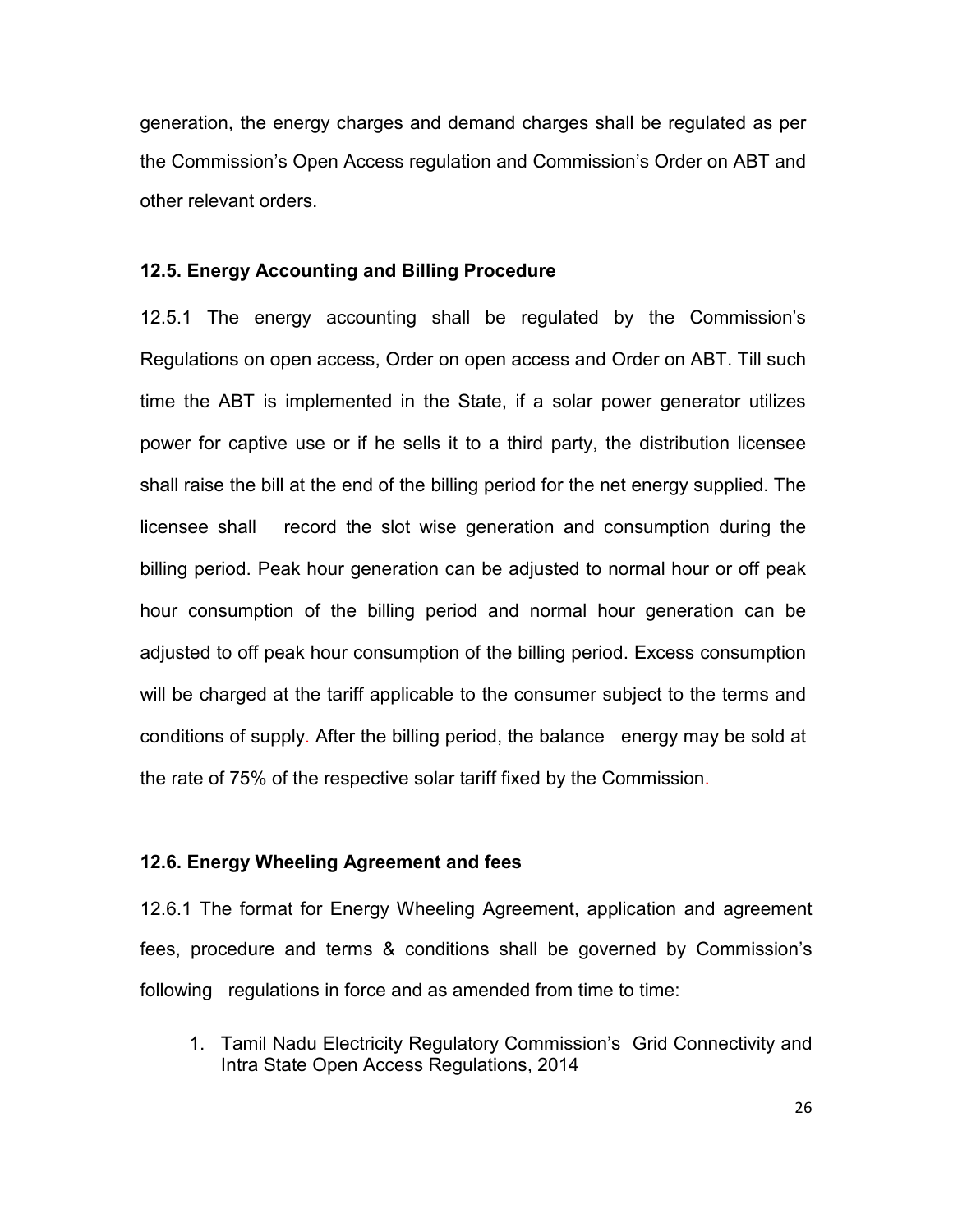2. Power Procurement from New and Renewable Sources of Energy Regulations, 2008.

# 12.7. Security deposit

12.7.1 As regards the security deposit to be paid by captive /third party user, the Commission proposes to retain the present arrangements i.e., charges corresponding to two times the maximum net energy supplied by the distribution licensee in any month in the preceding financial year as the basis for the payment of security deposit.

# 12.8. Power Factor disincentive

12.8.1 Power factor disincentive may be regulated for the power factor recorded in the meter at the user end as specified in the relevant regulations/orders in force.

# 12.9. Metering

12.9.1 The Commission proposes that metering and communication shall be in accordance with the following regulations in force and any specific orders of the Commission on metering and ABT whenever issued:

- (1) Central Electricity Authority (Installation and Operation of Meters) Regulations 2006 and as amended from time to time.
- (2) Tamil Nadu Electricity Distribution and Supply Codes
- (3) Tamil Nadu Electricity Grid Code
- (4) Tamil Nadu Electricity Regulatory Commission's Grid Connectivity and Intra State Open Access Regulations, 2014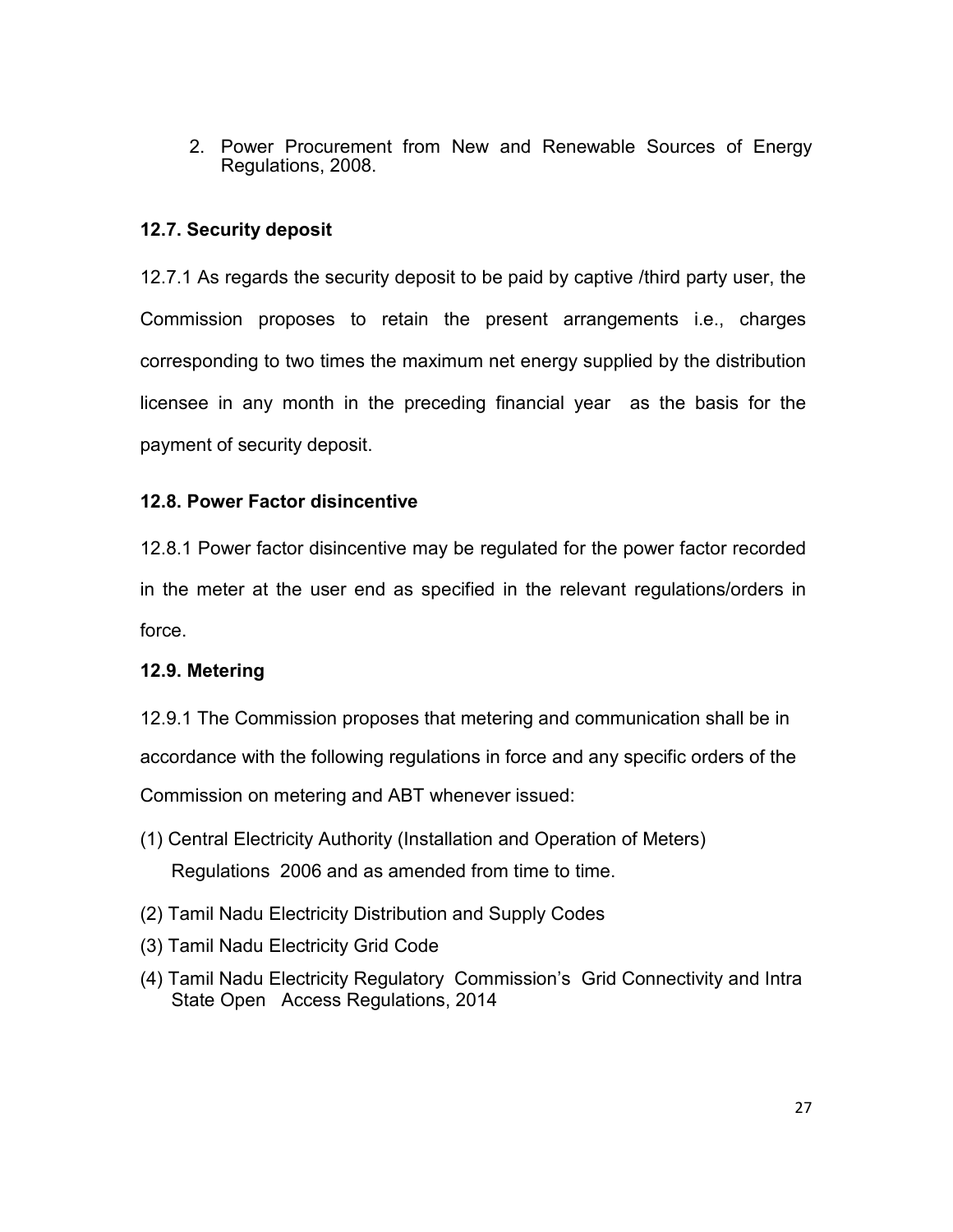#### 12.10. Connectivity and Evacuation of power

12.10.1 The provisions contained in Central Electricity Authority(Technical Standards for Connectivity to the Grid) Regulations,2007 and Central Electricity Authority (Technical Standards for Connectivity of the Distributed Generation Resources) Regulations,2013, and its amendments shall be complied with. The connectivity and power evacuation system shall be provided as per the Act / Codes/ Regulations/orders in force.

#### 12.11. Harmonics

12.11.1 The SPGs shall follow the CEA (Technical Standards for Connectivity of the Distributed Generation Resources) Regulations, 2013 in respect of harmonics. It is the responsibility of the generator to provide adequate filtering mechanism to limit the harmonics within the stipulated norms. It shall be done before connecting the generator to the grid and the harmonics shall be measured by the respective distribution licensee during the commissioning. If the SPGs inject the harmonics beyond the stipulated limit, they shall pay a compensation of 15% of applicable generation tariff rate to the distribution licensee in whose area the plant is located till such time it is reduced within the stipulated limit. The distribution licensee is responsible for measurement of harmonics with standard meters and issue notices for payment of compensation charges if the harmonics is beyond the stipulated limit. A minimum of 15 days notice period shall be given for payment of compensation charges.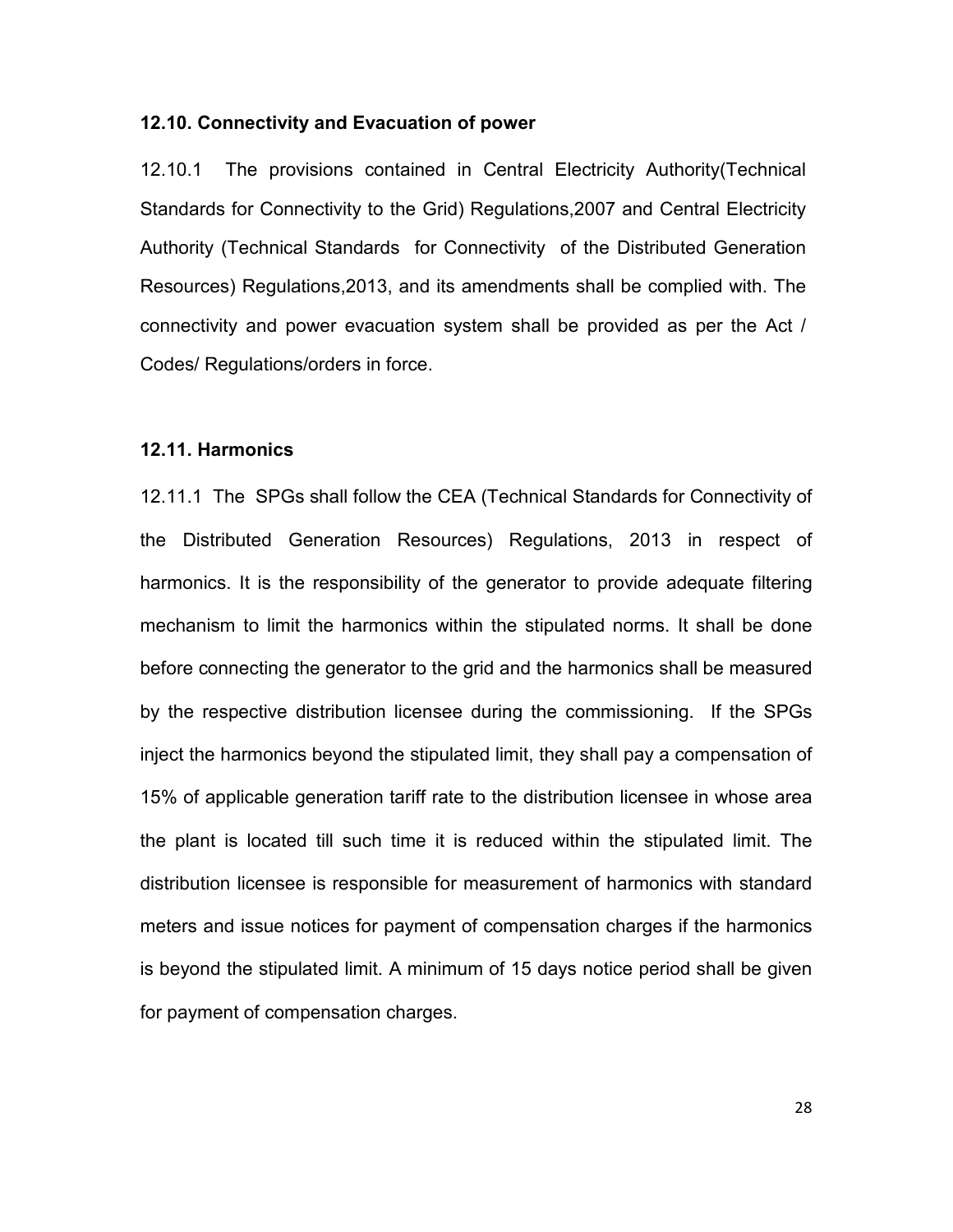# 12.12 Parallel operation charges

12.12.1 SPGs who consume power for their captive loads but wish to avail REC may opt for paralleling their generators with the grid without wheeling power. Such generators shall pay 30% of applicable parallel operation charges to the distribution licensee as specified in relevant regulations.

(By order of Tamil Nadu Electricity Regulatory Commission)

 (S.Chinnarajalu) **Secretary** Tamil Nadu Electricity Regulatory Commission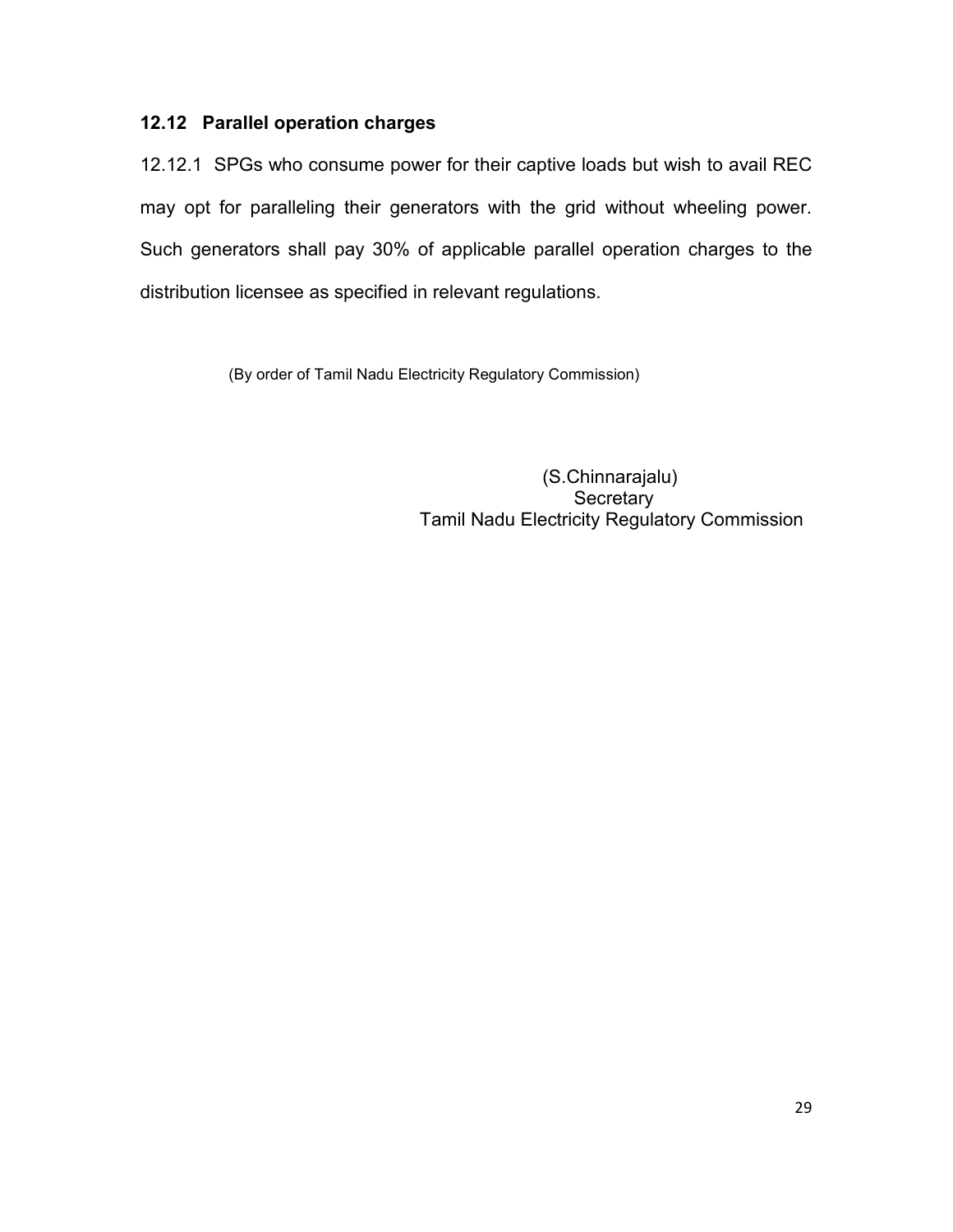| Capital cost            | 50500000                      |                           |              |              |              |               |                           |                   |              |               |               |               |                 |               |               |               |               |               |               |               |               |               |               |               |               |
|-------------------------|-------------------------------|---------------------------|--------------|--------------|--------------|---------------|---------------------------|-------------------|--------------|---------------|---------------|---------------|-----------------|---------------|---------------|---------------|---------------|---------------|---------------|---------------|---------------|---------------|---------------|---------------|---------------|
| PLF                     | 19.00%                        |                           |              |              |              |               |                           |                   |              |               |               |               |                 |               |               |               |               |               |               |               |               |               |               |               |               |
|                         |                               |                           |              |              |              |               |                           | Solar PV MW scale |              |               |               |               |                 |               |               |               |               |               |               |               |               |               |               |               |               |
| Depreciation            | 3.60%                         |                           |              |              |              |               |                           |                   |              |               |               |               |                 |               |               |               |               |               |               |               |               |               |               |               |               |
| Interest                | 13.000% (10 + 1) yr.          |                           |              |              |              |               |                           |                   |              |               |               |               |                 |               |               |               |               |               |               |               |               |               |               |               |               |
| Dt:Eq.                  | 70 & 30                       |                           |              |              |              |               |                           |                   |              |               |               |               |                 |               |               |               |               |               |               |               |               |               |               |               |               |
| 0 & M                   | 1.4% with 5.72 % escl.        |                           |              |              |              |               |                           |                   |              |               |               |               |                 |               |               |               |               |               |               |               |               |               |               |               |               |
| Insurance               |                               | 0.35 % of net asset value |              |              |              |               |                           |                   |              |               |               |               |                 |               |               |               |               |               |               |               |               |               |               |               |               |
| Residual value          | 10%                           |                           |              |              |              |               |                           |                   |              |               |               |               |                 |               |               |               |               |               |               |               |               |               |               |               |               |
| ROE                     | 20.00%                        |                           |              |              |              |               |                           |                   |              |               |               |               |                 |               |               |               |               |               |               |               |               |               |               |               |               |
| Life of Plant           | 25 Yr.                        |                           |              |              |              |               |                           |                   |              |               |               |               |                 |               |               |               |               |               |               |               |               |               |               |               |               |
| Aux.consump             | 0%                            |                           |              |              |              |               |                           |                   |              |               |               |               |                 |               |               |               |               |               |               |               |               |               |               |               |               |
| W.Cap.                  | O&M 1m +Receivables 2m.       |                           |              |              |              |               |                           |                   |              |               |               |               |                 |               |               |               |               |               |               |               |               |               |               |               |               |
| Inst. On W.Cap.         | 13.50%                        |                           |              |              |              |               |                           |                   |              |               |               |               |                 |               |               |               |               |               |               |               |               |               |               |               |               |
| Discount factor         | 10.21%                        |                           |              |              |              |               |                           |                   |              |               |               |               |                 |               |               |               |               |               |               |               |               |               |               |               |               |
|                         | Tariff Details--- Solar.(P/V) |                           |              |              |              |               |                           |                   |              |               |               |               |                 |               |               |               |               |               |               |               |               |               |               |               |               |
|                         |                               |                           |              |              |              |               |                           |                   |              |               |               |               |                 |               |               |               |               |               |               |               |               |               |               |               |               |
| Gross Gen<br>Years      | 1664400                       | 1664400<br>$\overline{2}$ | 1664400<br>3 | 1664400<br>4 | 1664400<br>5 | 1664400<br>-6 | 1664400<br>$\overline{7}$ | 1664400<br>8      | 1664400<br>9 | 1664400<br>10 | 1664400<br>11 | 1664400<br>12 | 1664400<br>- 13 | 1664400<br>14 | 1664400<br>15 | 1664400<br>16 | 1664400<br>17 | 1664400<br>18 | 1664400<br>19 | 1664400<br>20 | 1664400<br>21 | 1664400<br>22 | 1664400<br>23 | 1664400<br>24 | 1664400<br>25 |
| <b>ROE</b>              | 3030000                       | 3030000                   | 3030000      | 3030000      | 3030000      | 3030000       | 3030000                   | 3030000           | 3030000      | 3030000       | 3030000       | 3030000       | 3030000         | 3030000       | 3030000       | 3030000       | 3030000       | 3030000       | 3030000       | 3030000       | 3030000       | 3030000       | 3030000       | 3030000       | 3030000       |
| Depreciation            | 1727100                       | 1727100                   | 1727100      | 1727100      | 1727100      | 1727100       | 1727100                   | 1727100           | 1727100      | 1727100       | 1727100       | 1727100       | 1727100         | 1727100       | 1727100       | 1727100       | 1727100       | 1727100       | 1727100       | 1727100       | 1727100       | 1727100       | 1727100       | 1727100       | 1727100       |
| Insurance cost          | 176750                        | 170705                    | 164660       | 158615       | 152571       | 146526        | 140481                    | 134436            | 128391       | 122346        | 116302        | 110257        | 104212          | 98167         | 92122         | 8607          | 80032         | 73988         | 67943         | 61898         | 55853         | 49808         | 43763         | 37718         | 31674         |
| Interest on Loan        | 4595500                       | 4595500                   | 4135950      | 3676400      | 3216850      | 2757300       | 2297750                   | 1838200           | 1378650      | 919100        | 459550        |               |                 |               |               |               |               |               |               |               |               |               |               |               |               |
| 0 & M                   | 707000                        | 747440                    | 790194       | 835393       | 883178       | 933695        | 987103                    | 1043565           | 1103257      | 1166363       | 1233079       | 1303611       | 1378178         | 1457010       | 1540351       | 1628459       | 1721606       | 1820082       | 1924191       | 2034255       | 2150614       | 2273629       | 2403681       | 2541171       | 2686526       |
| <b>IOWC</b>             | 243756                        | 245013                    | 235772       | 226616       | 217549       | 208576        | 199703                    | 190935            | 18227        | 173741        | 165328        | 157046        | 159481          | 162064        | 164802        | 167705        | 170782        | 174043        | 177499        | 181160        | 185038        | 189146        | 193497        | 198105        | 202985        |
| Total                   | 10480106                      | 10515759                  | 10083677     | 9654125      | 9227247      | 8803197       | 8382137                   | 7964236           | 754967       | 7138651       | 6731358       | 6328014       | 639897          | 647434        | 6554375       | 663934        | 6729521       | 6825213       | 6926732       | 7034412       | 7148605       | 7269684       | 7398042       | 7534095       | 7678285       |
|                         | 6.297                         | 6.318                     | 6.058        | 5.800        | 5.544        | 5.289         | 5.036                     | 4.785             | 4.536        | 4.289         | 4.044         | 3.802         | 3.845           | 3.890         | 3.938         | 3.989         | 4.043         | 4.101         | 4.162         | 4.226         | 4.295         | 4.368         | 4.445         | 4.527         | 4.613         |
| <b>IOWC</b>             |                               |                           |              |              |              |               |                           |                   |              |               |               |               |                 |               |               |               |               |               |               |               |               |               |               |               |               |
| O & M                   | 58917                         | 62287                     | 65849        | 69616        | 73598        | 77808         | 82259                     | 86964             | 91938        | 97197         | 102757        | 108634        | 114848          | 121417        | 128363        | 135705        | 143467        | 151674        | 160349        | 169521        | 179218        | 189469        | 200307        | 211764        | 223877        |
| Receivables             | 1746684                       | 1752626                   | 1680613      | 1609021      | 1537874      | 1467200       | 1397023                   | 1327373           | 1258280      | 1189775       | 1121893       | 1054669       | 1066495         | 1079057       | 1092396       | 1106557       | 1121587       | 1137536       | 1154455       | 1172402       | 1191434       | 1211614       | 1233007       | 1255683       | 1279714       |
| Total                   | 180560                        | 1814913                   | 1746462      | 1678637      | 1611473      | 1545007       | 1479281                   | 1414336           | 1350218      | 1286972       | 1224650       | 1163303       | 1181343         | 1200474       | 1220758       | 1242262       | 1265054       | 1289209       | 1314805       | 1341923       | 1370652       | 1401083       | 1433314       | 1467447       | 1503591       |
| <b>IOWC</b>             | 243756                        | 245013                    | 235772       | 226616       | 217549       | 208576        | 199703                    | 190935            | 182279       | 173741        | 165328        | 157046        | 159481          | 162064        | 164802        | 167705        | 170782        | 174043        | 177499        | 181160        | 185038        | 189146        | 193497        | 198105        | 20298         |
| <b>Discount Factor</b>  |                               | 0.91                      | 0.82         | 0.75         | 0.68         | 0.62          | 0.56                      | 0.51              | 0.46         | 0.42          | 0.38          | 0.34          | 0.31            | 0.28          | 0.26          | 0.23          | 0.21          | 0.19          | 0.17          | 0.16          | 0.14          | 0.13          | 0.12          | 0.11          | 0.10          |
| <b>Present Value</b>    | 6.30                          | 5.73                      | 4.99         | 4.33         | 3.76         | 3.25          | 2.81                      | 2.42              | 2.08         | 1.79          | 1.53          | 1.30          | 1.20            | 1.10          | 1.01          | 0.93          | 0.85          | 0.79          | 0.72          | 0.67          | 0.61          | 0.57          | 0.52          | 0.48          | 0.45          |
| <b>Levelised tariff</b> | 5.10                          |                           |              |              |              |               |                           |                   |              |               |               |               |                 |               |               |               |               |               |               |               |               |               |               |               |               |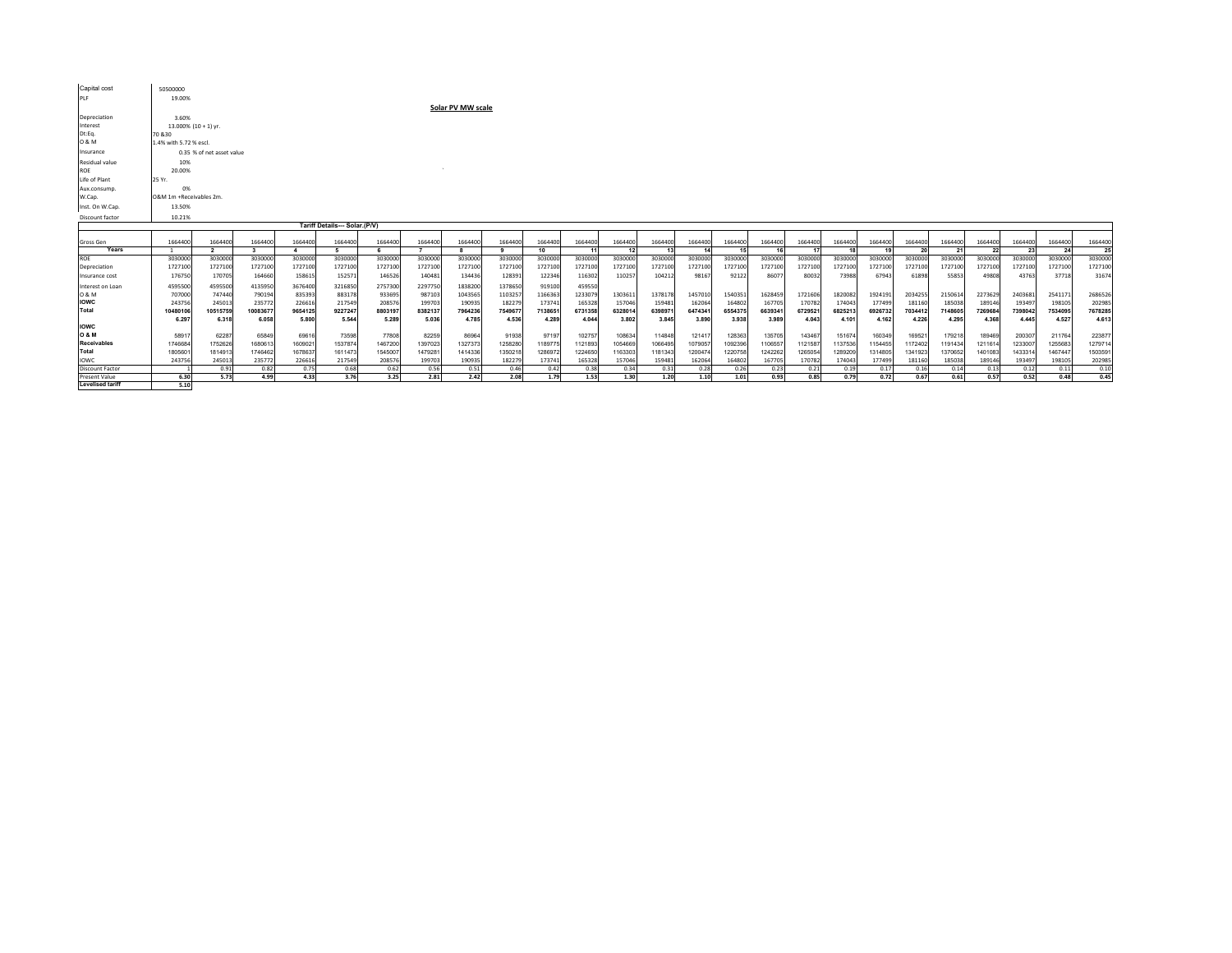#### Determination of accelerated depreciation benefit

| Depreciation amount             | 90%              |           |           |           |           |            |            |            |            |                |           |           |            |            |            |            |            |           |         |          |             |          |          |           |          |
|---------------------------------|------------------|-----------|-----------|-----------|-----------|------------|------------|------------|------------|----------------|-----------|-----------|------------|------------|------------|------------|------------|-----------|---------|----------|-------------|----------|----------|-----------|----------|
| Book depreciation rate          | 5.28%            |           |           |           |           |            |            |            |            |                |           |           |            |            |            |            |            |           |         |          |             |          |          |           |          |
| Tax depreciation rate           | 809              |           |           |           |           |            |            |            |            |                |           |           |            |            |            |            |            |           |         |          |             |          |          |           |          |
| Income Tax (Normal rate)        | 33,9909          |           |           |           |           |            |            |            |            |                |           |           |            |            |            |            |            |           |         |          |             |          |          |           |          |
| Capital Cost                    | 50500000         |           |           |           |           |            |            |            |            |                |           |           |            |            |            |            |            |           |         |          |             |          |          |           |          |
| Years                           |                  |           |           |           |           |            |            |            |            | $\overline{a}$ |           |           |            |            |            |            |            |           |         | 20       | $2^{\circ}$ |          |          |           |          |
| <b>Book Depreciation</b>        | 2.649            | 5.289     | 5.289     | 5.289     | 5.289     | 5.28%      | 5.28%      | 5.28%      | 5.28%      | 5.28%          | 5.289     | 5.28%     | 5.28%      | 5.28%      | 5.28%      | 5.28%      | 5.28%      | 2.889     | 0.009   | 0.009    | 0.00%       | 0.009    | 0.009    | 0.00%     | 0.00%    |
| Bk dep in lakhs                 | 133320           | 266640    | 266640    | 266640    | 266640    | 2666400    | 266640     | 2666400    | 266640     | 2666400        | 266640    | 266640    | 266640     | 2666400    | 2666400    | 2666400    | 2666400    | 1454400   |         |          |             |          |          |           |          |
|                                 |                  |           |           |           |           |            |            |            |            |                |           |           |            |            |            |            |            |           |         |          |             |          |          |           |          |
| <b>Accelerated Depreciation</b> |                  |           |           |           |           |            |            |            |            |                |           |           |            |            |            |            |            |           |         |          |             |          |          |           |          |
| Opening                         | 100%             | 50%       |           | 1.009     | 0.20%     | 0.04%      | 0.01%      | 0.00%      | 0.000%     |                |           |           |            |            |            |            |            |           |         |          |             |          |          |           |          |
| Allowed                         | 50               | 45        | 4.00%     | 0.80%     | 0.16%     | 0.03%      | 0.01%      | 0.000%     | 0.00       | 0.00           | 0.00      | 0.00      | 0.00       | 0.00       | 0.00       | 0.00       | 0.00       | 0.00      | 0.00    | 0.00     | 0.00.       |          | 0.00     | 0.00      |          |
| Closine                         | 50%              | 5%        | 1.00%     | 0.20%     | 0.04%     | 0.01%      | 0.00%      | 0.000%     | 0.00       | 0.00           | 0.00      | 0.00      | 0.00       | 0.00       | 0.00       | 0.00       | 0.00       | 0.00      | 0.00    | 0.00     | 0.00        | 0.00     | 0.00     | 0.00      | 0.00     |
| <b>Accelerated Depreciation</b> | 2525000          | 22725000  | 202000    | 40400     | 8080      | 20250      | 6750       |            | 0.00       | 0.00           |           | 0.00      | 0.01       | 0.00       | 0.00       | 0.00       | 0.00       | 0.00      | 0.00    | 2.00     | 0.00        | 0.00     | 0.01     | n.nn      | 0.OC     |
|                                 |                  |           |           |           |           |            |            |            |            |                |           |           |            |            |            |            |            |           |         |          |             |          |          |           |          |
| Net dep benefit                 | 2391680          | 2005860   | $-64640$  | $-226240$ | $-258560$ | $-2646150$ | $-2659650$ | $-2666400$ | $-2666400$ | $-2666400$     | $-266640$ | $-266640$ | $-2666400$ | $-2666400$ | $-2666400$ | $-2666400$ | $-2666400$ | 1454400   | 0.00    | 0.00     | 0.00        |          | 0.00     | n.nn      | 0.00     |
| <b>Tax benefit</b>              | 812932           | 681791    | $-219711$ | $-768990$ | $-878849$ | $-899426$  | $-904015$  | $-906309$  | $-906309$  | $-906309$      | $-90630$  | $-906309$ | $-906309$  | -906309    | -906309    | $-906305$  | $-906309$  | $-49435$  |         |          |             |          |          |           |          |
| Discount factor                 |                  | 0.91      | 0.82      | 0.75      | 0.65      | 0.62       | 0.56       | 0.51       | 0.46       | 0.42           | 0.38      | 0.34      | 0.3        | 0.28       | 0.26       | 0.23       | 0.21       | 0.19      | 0.1     | 0.16     |             | 0.13     | 0.12     |           |          |
| Average discount factor         | 1.0 <sub>1</sub> | 0.9!      | 0.87      | 0.79      | 0.71      | 0.65       | 0.59       | 0.53       | 0.48       | 0.44           |           | 0.36      | 0.33       | 0.30       | 0.27       | 0.24       | 0.22       | 0.20      |         | 0.17     | 0.15        | 0.14     | 0.12     |           | 0.10     |
| Net Energy gen                  | 83220            | 166440    | 166440    | 166440    | 166440    | 1664400    | 1664400    | 1664400    | 1664400    | 1664400        | 166440    | 166440    | 166440     | 1664400    | 1664400    | 1664400    | 1664400    | 1664400   | 166440  | 166440   | 1664400     | 166440   | 166440   | 1664400   | 166440   |
| Energy gen with DCF             | 83220            | 1587303.8 | 440253.9  | 1306826.9 | 1185760.7 | 1075910.3  | 976236.56  | 885796.72  | 803735.34  | 729276.24      | 661715.1  | 600412.96 | 544789.9   | 494319.85  | 448525.41  | 406973.42  | 369270.8   | 335061.13 | 304020. | 275855.7 | 250300.1    | 227111.9 | 206072.0 | 186981.24 | 169659.0 |
| Tax benft with DCF              | 812932           | 650210    | 19012     | $-60378$  | $-62611$  | $-58141$   | $-53024$   | $-482339$  | $-43765$   | $-397110$      | 36032     | $-32694$  | $-29665$   | $-26917f$  | $-244234$  | $-22160F$  | $-20107$   | $-99518$  |         |          |             |          |          |           |          |
|                                 |                  |           |           |           |           |            |            |            |            |                |           |           |            |            |            |            |            |           |         |          |             |          |          |           |          |

Fax benft with DCF 8129320<br>AD benefit 0.54<br>Levelised tariff with AD 4.56